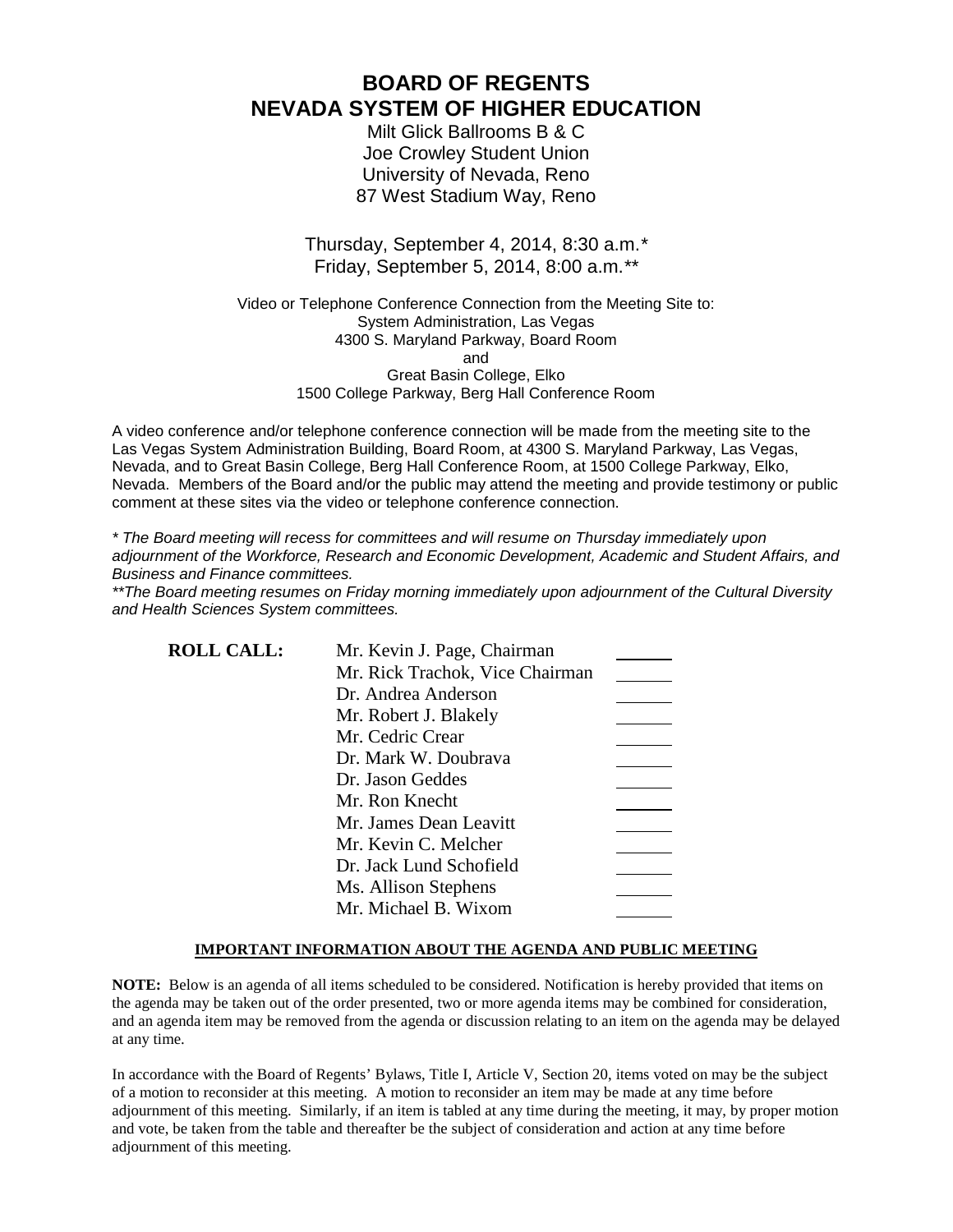The Board of Regents, at its regularly scheduled meetings, meets concurrently with its Committees (the Academic and Student Affairs Committee; the Audit Committee; the Business and Finance Committee; the Cultural Diversity Committee; the Health Sciences System Committee; the Investment and Facilities Committee; and the Workforce, Research and Economic Development Committee). The Board's Committee meetings take place in accordance with the agendas published for those Committees. Regents who are not members of the Committees may attend the Committee meetings and participate in the discussion of Committee agenda items. However, action items will only be voted on by the members of each Committee, unless a Regent is temporarily made a member of that Committee under Board of Regents' Bylaws, Title 1, Article VI, Section 6. The full Board of Regents will consider Committee action items in accordance with the Board of Regents' agenda published for the current or for a subsequent meeting.

In accordance with the Board of Regents' Bylaws, Title I, Article V, Section 13, a quorum may be gained by telephone hookup.

Some agenda items are noted as having accompanying reference material. Reference material may be accessed on the electronic version of the agenda by clicking the reference link associated with a particular item. The agenda and associated reference material may also be accessed on the Internet by visiting the Board of Regents' website at:

### <http://system.nevada.edu/Nshe/index.cfm/administration/board-of-regents/meeting-agendas/>

Many public libraries have publicly accessible computer terminals. Copies of the reference material and any additional support materials that are submitted to the Board of Regents' Office and then distributed to the members of the Board of Regents after the mailing of this agenda but before the meeting, will be made available as follows: 1. Copies of any such materials are available at the Board of Regents' Office at 2601 Enterprise Road, Reno, Nevada and the Board of Regents' Office at 4300 South Maryland Parkway, Las Vegas, Nevada. A copy may be requested by calling Patricia Rogers at (775) 784-4958; 2. Copies of any such materials will also be available at the meeting site.

Reasonable efforts will be made to assist and accommodate physically disabled persons attending the meeting. Please call the Board Office at (775) 784-4958 in advance so that arrangements may be made.

# **CALL TO ORDER – ROLL CALL**

### **PLEDGE OF ALLEGIANCE**

### **1. INTRODUCTIONS AND CAMPUS UPDATES INFORMATION ONLY**

Chairman Kevin J. Page will invite meeting participants to make introductions and will ask the presidents to provide campus-related updates on events that have occurred since the Board of Regents' last regular meeting.

*ESTIMATED TIME: 15 mins.*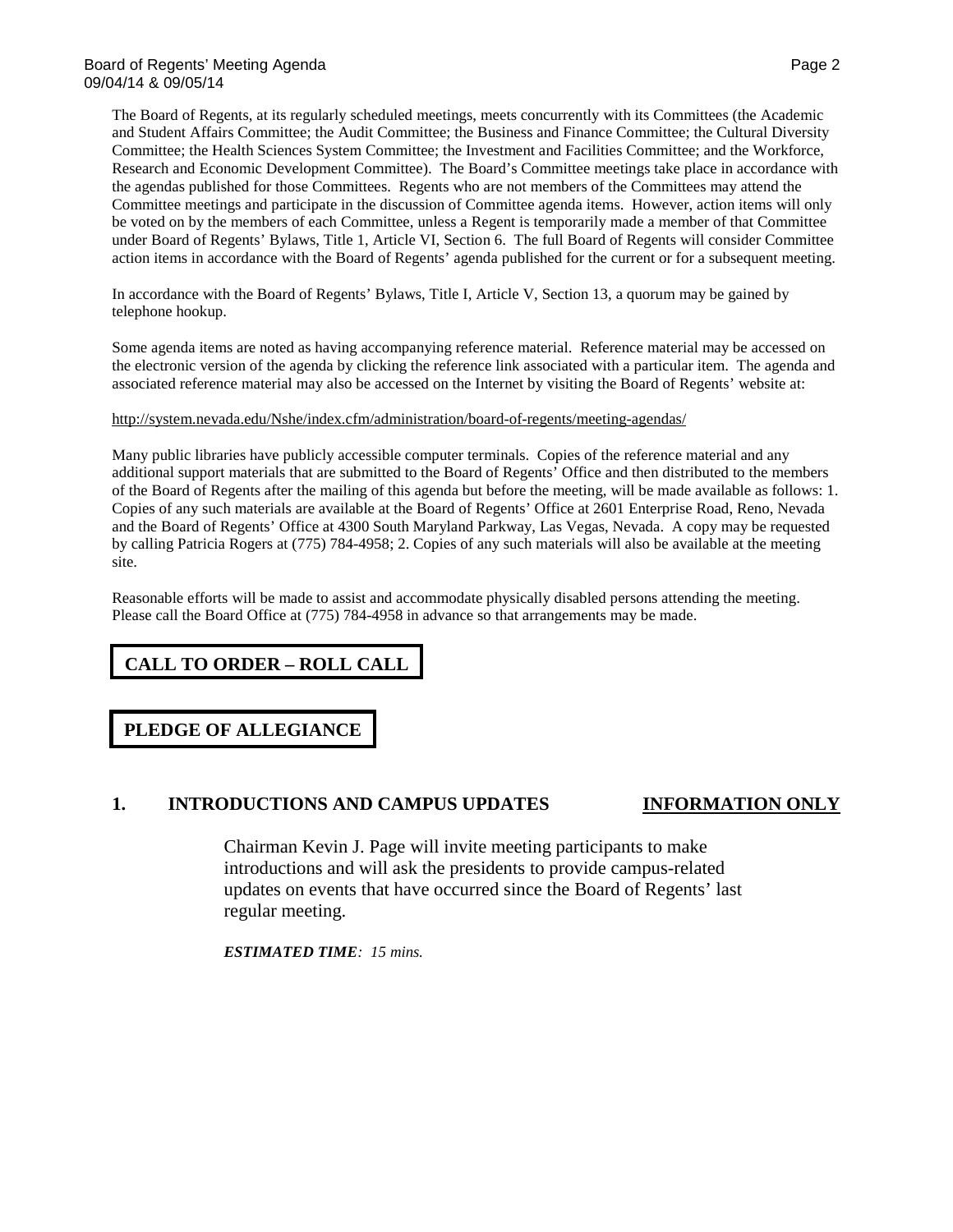### **2. INSTITUTIONAL STUDENT AND FACULTY INFORMATION ONLY PRESENTATIONS**

Chairman Kevin J. Page requests that the President of the host institution introduce one student and one faculty member to discuss a topic of the host President's choosing to highlight current programs or activities of the institution.

*ESTIMATED TIME: 15 mins.*

# **COMMITTEE MEETINGS**

### **Thursday, September 4, 2014:**

Workforce, Research and Economic Development/ Academic and Student Affairs Committees, 9:00 a.m. *(Milt Glick Ballrooms B & C)*  Business and Finance Committee, 9:00 a.m*. (Milt Glick Ballroom A)*

Audit Committee, 3:30p.m. *(Milt Glick Ballrooms B & C)* Investment and Facilities Committee, 3:30 p.m. *(Milt Glick Ballroom A)*

## **Friday, September 5, 2014:**

Cultural Diversity Committee, 8:00 a.m. *(Milt Glick Ballrooms B & C)* Health Sciences System Committee, 8:00 a.m. *(Milt Glick Ballroom A)*

### **3. REGENTS' WELCOME AND INTRODUCTIONS INFORMATION ONLY**

Members of the Board will be provided an opportunity to make introductions, welcome guests and to offer acknowledgements. Each Regent's remarks should be limited to three minutes.

*ESTIMATED TIME: 15 mins.*

# **4. PUBLIC COMMENT INFORMATION ONLY**

Public comment will be taken during this agenda item. No action may be taken on a matter raised under this item until the matter is included on an agenda as an item on which action may be taken. Comments will be limited to two minutes per person. Persons making comment will be asked to begin by stating their name for the record and to spell their last name. The Board Chair may elect to allow additional public comment on a specific agenda item when that agenda item is being considered.

In accordance with Attorney General Opinion No. 00-047, as restated in the Attorney General's Open Meeting Law Manual, the Board Chair may prohibit comment if the content of that comment is a topic that is not relevant to, or within the authority of, the Board of Regents, or if the content is willfully disruptive of the meeting by being irrelevant, repetitious, slanderous, offensive, inflammatory, irrational or amounting to personal attacks or interfering with the rights of other speakers.

*ESTIMATED TIME: 20 mins.*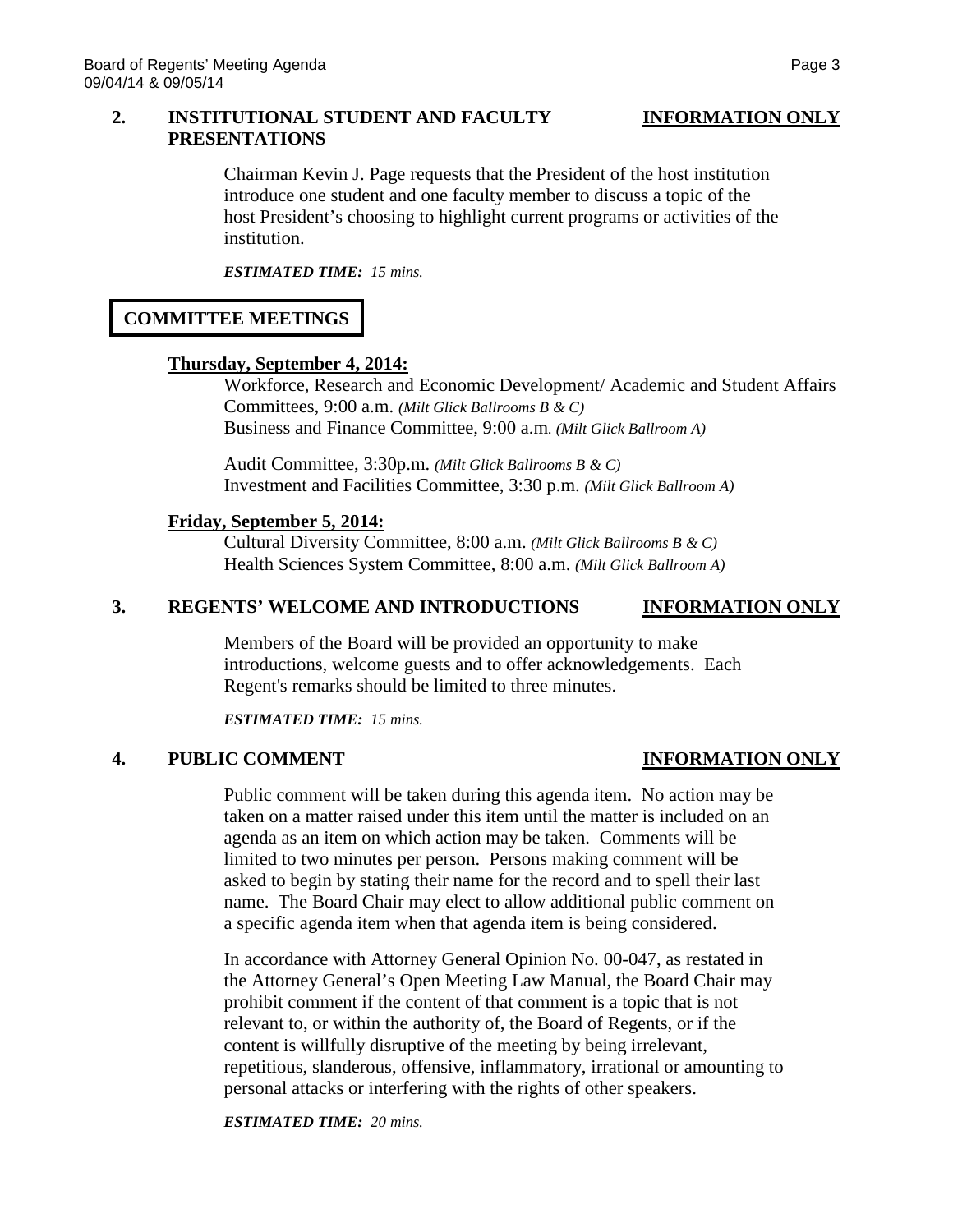## **5. CHAIR OF THE NEVADA STUDENT INFORMATION ONLY ALLIANCE REPORT**

The Chair of the Nevada Student Alliance will report to the Board concerning NSHE related issues or events of importance to the student body presidents.

*ESTIMATED TIME: 5 mins.*

# **6. CHAIR OF THE FACULTY SENATE INFORMATION ONLY CHAIRS REPORT**

The Chair of the Faculty Senate Chairs will report to the Board concerning NSHE related issues or events of importance to the Faculty Senate.

*ESTIMATED TIME: 5 mins.*

### **7. CHANCELLOR'S REPORT INFORMATION ONLY**

Chancellor Daniel J. Klaich will report to the Board concerning ongoing planning activities and major projects within the NSHE. In addition, the Chancellor will invite Vice Chancellor for Academic and Student Affairs Crystal Abba to report on current activities relating to the implementation of the 15 to Finish campaign, the enrollment intensity and student achievement campaign adopted by the Board in September 2013.

*ESTIMATED TIME: 5 mins.*

### **8. REGENTS' REPORTS INFORMATION ONLY**

Members of the Board will be provided an opportunity to report on activities beyond regular responsibilities such as attendance at conferences, serving as liaison to public entities and participation in legislative, civic and community events. Each Regent's remarks should be limited to three minutes.

*ESTIMATED TIME: 15 mins.*

## **9. BOARD CHAIRMAN'S REPORT INFORMATION ONLY**

Chairman Kevin J. Page will discuss current NSHE events and his current activities as Board Chairman.

*ESTIMATED TIME: 5 mins.*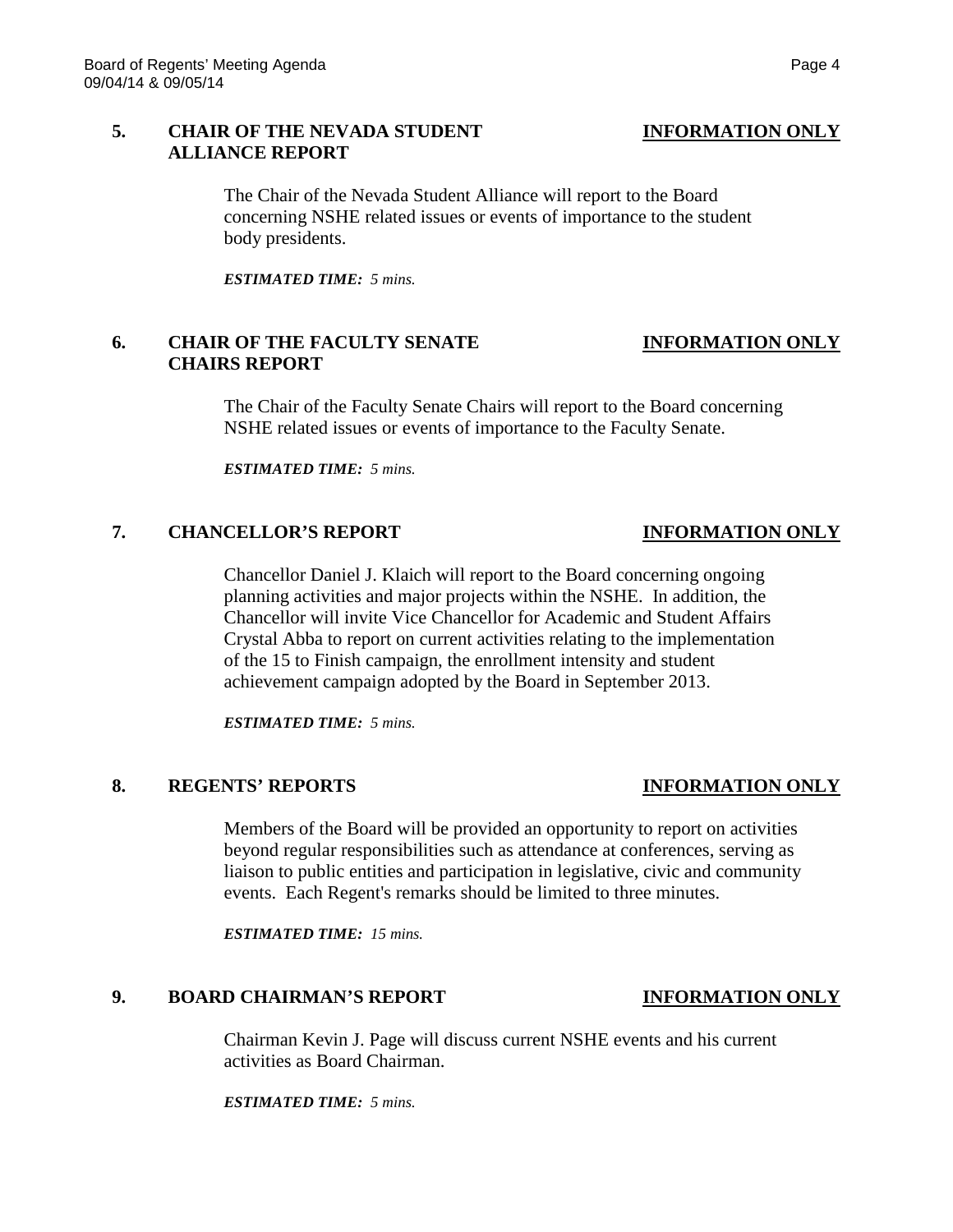### **10. CONSENT ITEMS FOR POSSIBLE ACTION**

Consent items will be considered together and acted on in one motion unless an item is removed to be considered separately by the Board.

## **10a. MINUTES FOR POSSIBLE ACTION**

Request is made for approval of the following meeting minutes:

- April 10, 2014, TMCC Periodic Presidential Evaluation Committee meeting *[\(Ref. BOR-10a1\)](http://system.nevada.edu/tasks/sites/Nshe/assets/File/BoardOfRegents/Agendas/2014/sep-mtgs/bor-refs/10a1.pdf)*
- $\triangleright$  April 25, 2014, Special Board of Regents' meeting *[\(Ref. BOR-10a2\)](http://system.nevada.edu/tasks/sites/Nshe/assets/File/BoardOfRegents/Agendas/2014/sep-mtgs/bor-refs/10a2.pdf)*
- $\triangleright$  May 2, 2014, GBC Periodic Presidential Evaluation Committee *[\(Ref. BOR-10a3\)](http://system.nevada.edu/tasks/sites/Nshe/assets/File/BoardOfRegents/Agendas/2014/sep-mtgs/bor-refs/10a3.pdf)*
- $\triangleright$  May 5, 2014, ad hoc Committee on Institutional Service Areas *[\(Ref. BOR-10a4\)](http://system.nevada.edu/tasks/sites/Nshe/assets/File/BoardOfRegents/Agendas/2014/sep-mtgs/bor-refs/10a4.pdf)*
- $\blacktriangleright$  June 5, 2014, ad hoc Marketing, Publicity and Public Safety Committee *[\(Ref. BOR-10a5\)](http://system.nevada.edu/tasks/sites/Nshe/assets/File/BoardOfRegents/Agendas/2014/sep-mtgs/bor-refs/10a5.pdf)*
- June 5-6, 2014, Board of Regents' meeting *[\(Ref. BOR-10a6\)](http://system.nevada.edu/tasks/sites/Nshe/assets/File/BoardOfRegents/Agendas/2014/sep-mtgs/bor-refs/10a6.pdf)*

## **10b.** *PROCEDURES & GUIDELINES* **FOR POSSIBLE ACTION** *MANUAL* **REVISION, REFUND POLICY, NSC**

Nevada State College (NSC) President Bart Patterson requests approval to amend the policy governing refunds of fees and tuition *(Procedures and Guidelines Manual,* Chapter 7, Section 21.3*). [\(Ref. BOR-10b\)](http://system.nevada.edu/tasks/sites/Nshe/assets/File/BoardOfRegents/Agendas/2014/sep-mtgs/bor-refs/10b.pdf)*

*Fiscal note: This change in policy is likely to save the institution between \$60,000 and \$100,000 from students making only necessary course drops instead of complete withdrawal.*

# **10c.** *HANDBOOK* **REVISION, FOR POSSIBLE ACTION FAMILY AND MEDICAL LEAVE ACT (FMLA) AND FAIR LABOR STANDARDS ACT (FLSA), NSHE**

Vice Chancellor for Legal Affairs Brooke Nielsen requests the Board's approval of proposed amendments to the Board of Regents *Handbook*, Title 4, Chapter 3, Section 21 to add web references for FMLA and FLSA guidance, and deletion of outdated Appendix. *[\(Ref. BOR-10c\)](http://system.nevada.edu/tasks/sites/Nshe/assets/File/BoardOfRegents/Agendas/2014/sep-mtgs/bor-refs/10c.pdf)*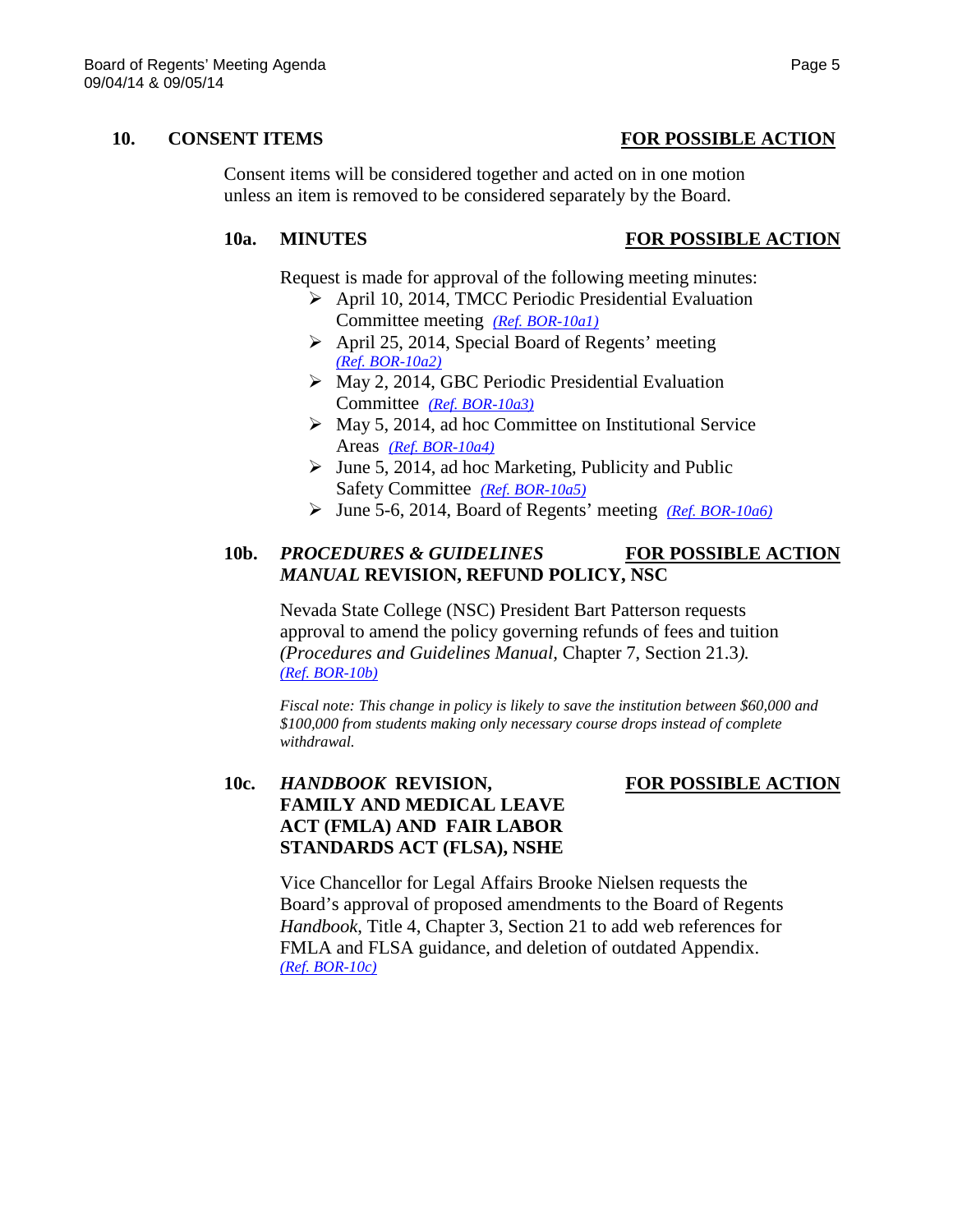### **10. CONSENT ITEMS –** *continued*

## **10d.** *HANDBOOK* **REVISION, FOR POSSIBLE ACTION ENTREPRENEURIAL LEAVE, NSHE**

Vice Chancellor for Legal Affairs Brooke Nielsen and Vice Chancellor for Academic and Student Affairs Crystal Abba request approval of a revision to Board policy to clarify that the authorization for the universities and Desert Research Institute to establish policies governing entrepreneurial leave, as approved by the Board in June 2013 (Title 4, Chapter 3, Section 16 of the *Handbook)* is not subject to the leave limitations governing outside professional or scholarly service set forth under Title 4, Chapter 3, Section 9.2 and Title 4, Chapter 11, Section 12.2 of the *Handbook*. *[\(Ref. BOR-10d\)](http://system.nevada.edu/tasks/sites/Nshe/assets/File/BoardOfRegents/Agendas/2014/sep-mtgs/bor-refs/10d.pdf)*

# 10e. **TECHNOLOGY FEE AND FOR POSSIBLE ACTION INTEGRATE FEE, NSHE**

Vice Chancellor for Finance and Administration Vic Redding requests acceptance of the annual report of the regular and the iNtegrate per credit hour technology fees collected, the use of funds collected and unspent balances remaining at NSHE institutions. *[\(Ref. BOR-10e\)](http://system.nevada.edu/tasks/sites/Nshe/assets/File/BoardOfRegents/Agendas/2014/sep-mtgs/bor-refs/10e.pdf)*

## **10f. TENURE GRANTED TO ACADEMIC FOR POSSIBLE ACTION FACULTY UPON HIRE**

Chief of Staff and Special Counsel to the Board of Regents Scott Wasserman requests Board acceptance of the annual reports to the Board of Regents from the presidents of each institution naming any individual to whom tenure upon hire was granted pursuant to the provisions of CODE Title 2, Chapter 3, Section 3.3.1 (b2). *[\(Ref. BOR-10f\)](http://system.nevada.edu/tasks/sites/Nshe/assets/File/BoardOfRegents/Agendas/2014/sep-mtgs/bor-refs/10f.pdf)*

*Section 3.3.1(b2) provides that the President of an institution, without seeking Board of Regents' approval, may grant tenure upon hire to an academic faculty member who at the time of hire holds tenure at another institution or has an exemplary record that indicates extraordinary achievement in the field. Prior to making such an appointment, the President shall seek a recommendation from the appropriate faculty on whether an academic faculty member should be appointed with tenure. The President of each institution shall submit an annual report to the Board of Regents which shall include the name of any individual to whom tenure upon hire was granted, the department within which the individual was hired, whether the faculty of such department voted to approve such tenure upon hire, and for individuals granted tenure on the basis of an exemplary record, not prior tenure, a list of accomplishments. This report shall be presented to the Board of Regents at the first meeting of the Board after the beginning of each fiscal year.*

*ESTIMATED TIME: 5 mins.*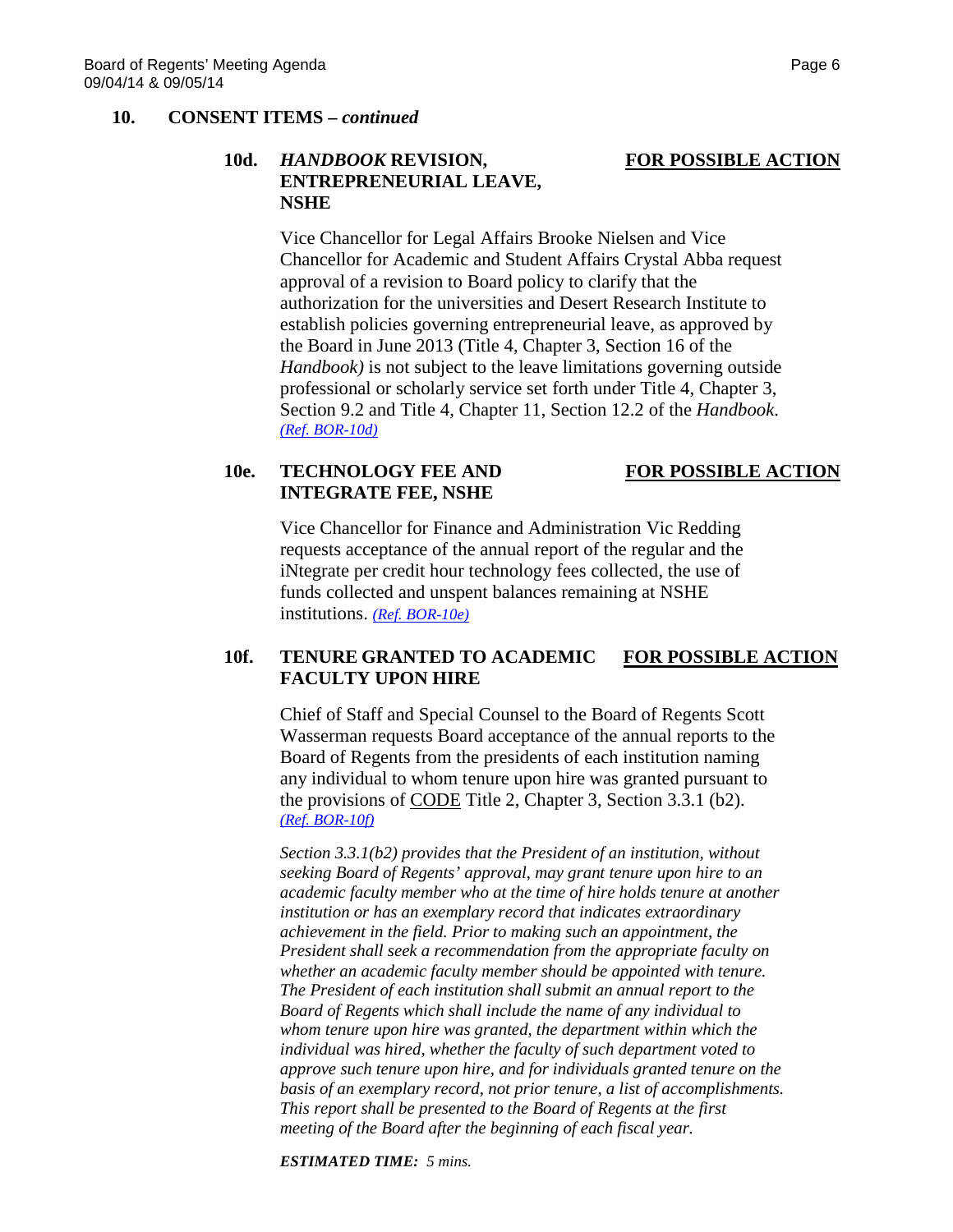### **COMMUNITY COLLEGE ITEMS**

# **11. SENATE BILL 391, INTERIM STUDY INFORMATION ONLY COMMITTEE ON COMMUNITY COLLEGES**

Constance Brooks, Vice Chancellor for Government and Community Affairs will provide the Board with an update on the proceedings and final meeting of the Senate Bill 391 (Chapter 494, *Statutes of Nevada 2013*) legislative Committee to Conduct an Interim Study Concerning Community Colleges and its subcommittees, the Subcommittee on Governance and Funding and the Subcommittee on Academics and Workforce Alignment.

The presentation will include, but not be limited to, a discussion of the SB 391 Committee's recommendations and steps taken and possibly to be taken to implement those recommendations. The recommendations include hiring of an NSHE vice chancellor of community colleges, creation of a "system within a system" to include creation of a Board of Regents' standing Committee for Community Colleges and local advisory boards, and reports to the 2015 Nevada Legislature regarding implementation of the legislative recommendations. *[\(Ref. BOR-11\)](http://system.nevada.edu/tasks/sites/Nshe/assets/File/BoardOfRegents/Agendas/2014/sep-mtgs/bor-refs/11.pdf)*

*ESTIMATED TIME: 20 mins.*

### **12. REHIRE PERS RETIREE, WNC FOR POSSIBLE ACTION**

Western Nevada College (WNC) President Chester Burton requests approval to rehire a PERS retiree, Professor Edda Gibson, due to a critical labor shortage for Medical/Surgical Nursing Faculty. *[\(Ref. BOR-12\)](http://system.nevada.edu/tasks/sites/Nshe/assets/File/BoardOfRegents/Agendas/2014/sep-mtgs/bor-refs/12.pdf)*

*ESTIMATED TIME: 10 mins.*

# **13.** *HANDBOOK* **AND CODE AMENDMENTS FOR POSSIBLE ACTION REGARDING MEDICAL MARIJUANA ON NSHE PREMISES, NSHE**

Vice Chancellor for Legal Affairs Brooke Nielsen requests the Board's approval of the proposed *Handbook* Title 4, Chapter 1, new Section 32 - Policy on Possession and Use of Medical Marijuana. Two accompanying CODE clarifications (Title 2, Ch. 6, new Sec. 6.2.1(*ee*) and Title 2, Ch. 10, Sec. 10.2.1(t)), are presented for information and first reading. These CODE amendments clarify that "medical marijuana" is included in the list of prohibitions in the employee and student disciplinary procedures, and will be presented for approval at a subsequent Board meeting. The *Handbook* Title 4, Ch. 3, new Sec. 32 - Policy on Possession and Use of Medical Marijuana would establish the general NSHE policy on medical marijuana and if approved, will be adopted in advance of the CODE clarifications. *[\(Ref. BOR-13\)](http://system.nevada.edu/tasks/sites/Nshe/assets/File/BoardOfRegents/Agendas/2014/sep-mtgs/bor-refs/13.pdf)*

*ESTIMATED TIME: 30 mins.*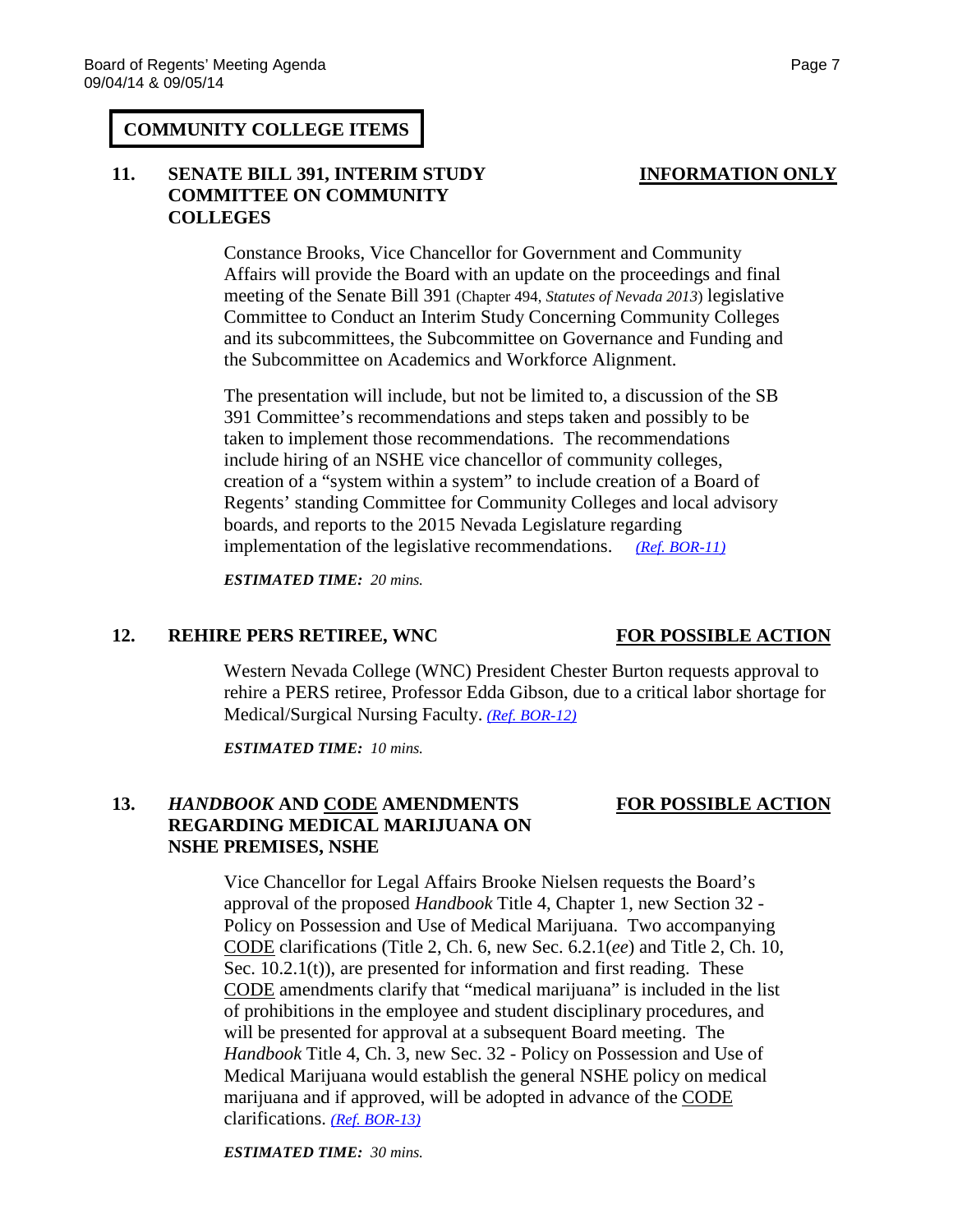### 14. **TITLE IX COMPLIANCE-PREVENTION** FOR POSSIBLE ACTION **AND RESPONSE TO SEXUAL MISCONDUCT ON CAMPUS**

Vice Chancellor for Legal Affairs Brooke Nielsen will present a report on Title IX Compliance-Prevention and Response to Sexual Misconduct on Campus. The report will provide an overview of policies and laws related to prevention of campus sexual misconduct, and will outline next steps for NSHE and the institutions. The Board may approve the report and endorse the next steps for NSHE and the institutions. *[\(Ref. BOR-14\)](http://system.nevada.edu/tasks/sites/Nshe/assets/File/BoardOfRegents/Agendas/2014/sep-mtgs/bor-refs/14.pdf)*

*ESTIMATED TIME: 60 mins.*

### 15. HONORARY DEGREE, UNLV FOR POSSIBLE ACTION

University of Nevada, Las Vegas (UNLV) President Donald D. Snyder requests approval to award an honorary doctorate to UNLV President Emerita Dr. Carol C. Harter. *[\(Ref. BOR-15\)](http://system.nevada.edu/tasks/sites/Nshe/assets/File/BoardOfRegents/Agendas/2014/sep-mtgs/bor-refs/15.pdf)*

*ESTIMATED TIME: 5 mins.*

### **16. MASTER PLAN, UNR FOR POSSIBLE ACTION**

University of Nevada, Reno (UNR) President Marc A. Johnson will present a draft of the University of Nevada, Reno's campus Master Plan for 2015- 2025. The Board may provide directions to President Johnson for drafting the final Master Plan to be presented to the December meeting of the Board of Regents for consideration of final approval. *[\(Ref. BOR-16](http://system.nevada.edu/tasks/sites/Nshe/assets/File/BoardOfRegents/Agendas/2014/sep-mtgs/bor-refs/16.pdf)*)

*ESTIMATED TIME: 30 mins.*

### 17. NEVADA READY! INITIATIVE **INFORMATION ONLY**

Judy Osgood, Public Information Officer for the Nevada Department of Education, and a Nevada Ready! Teacher Ambassador from the Washoe County School District will provide an update on the Nevada Ready! initiative and a brief overview of the Common Core standards that were adopted by Nevada in 2010. The Nevada Ready! initiative was developed to raise awareness of the state's public school standards, which define what students are expected to learn and be able to do as they move from grade to grade and prepare for college and career. Nevada Ready! is a statewide initiative led by the Nevada Department of Education and the Nevada Board of Education. The Department is partnering with the Nevada System of Higher Education, local school districts, and public and private organizations and agencies to raise awareness of the state's public school standards. *[\(Ref. BOR-17\)](http://system.nevada.edu/tasks/sites/Nshe/assets/File/BoardOfRegents/Agendas/2014/sep-mtgs/bor-refs/17.pdf)*

*ESTIMATED TIME: 25 mins.*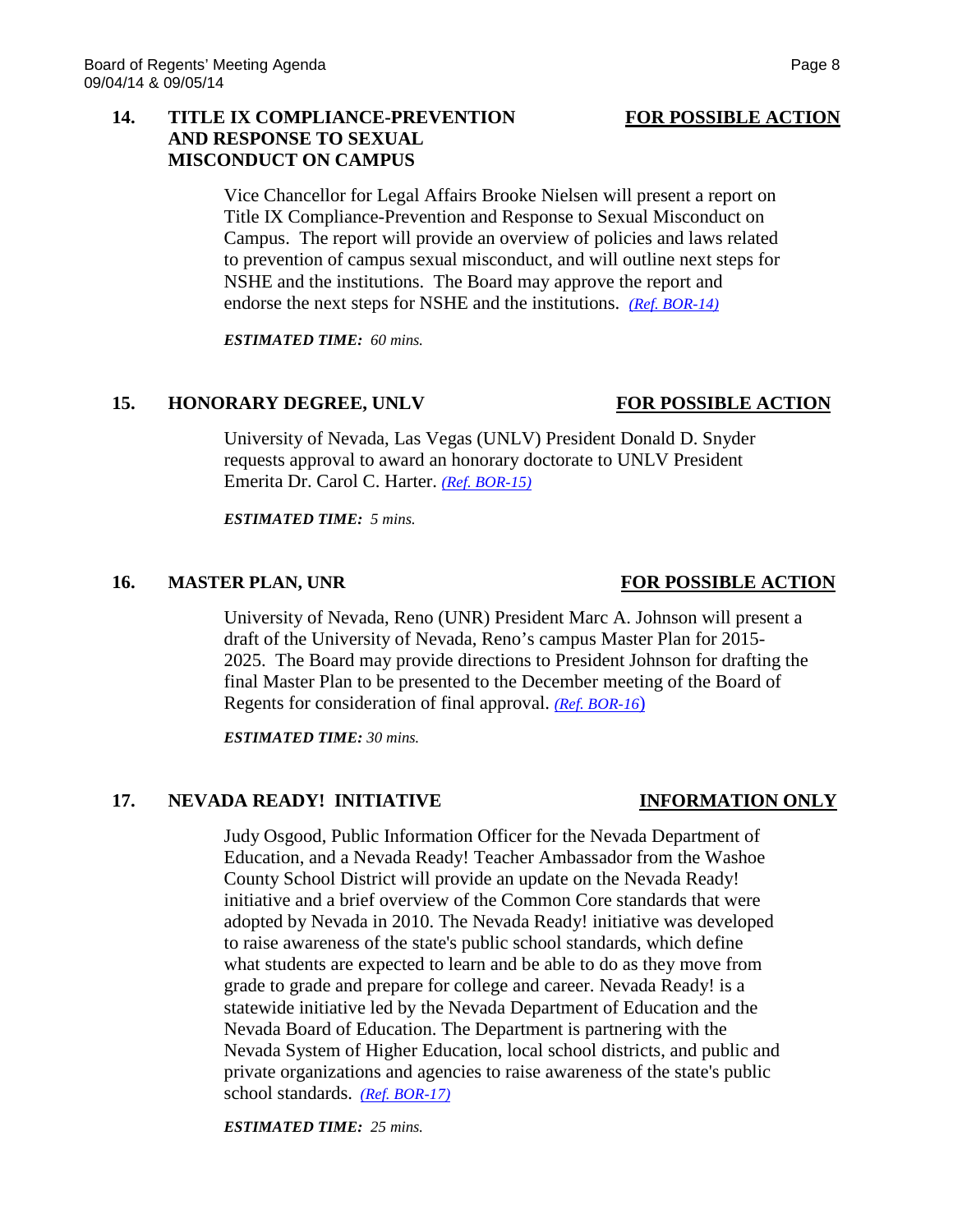# **18. PUBLIC COMMENT:** Friday, September 5, 2014 **INFORMATION ONLY**

*(approximately 9:00 a.m.)*

Public comment will be taken during this agenda item. No action may be taken on a matter raised under this item until the matter is included on an agenda as an item on which action may be taken. Comments will be limited to two minutes per person. Persons making comment will be asked to begin by stating their name for the record and to spell their last name. The Board Chair may elect to allow additional public comment on a specific agenda item when that agenda item is being considered.

In accordance with Attorney General Opinion No. 00-047, as restated in the Attorney General's Open Meeting Law Manual, the Board Chair may prohibit comment if the content of that comment is a topic that is not relevant to, or within the authority of, the Board of Regents, or if the content is willfully disruptive of the meeting by being irrelevant, repetitious, slanderous, offensive, inflammatory, irrational or amounting to personal attacks or interfering with the rights of other speakers.

*ESTIMATED TIME: 30 mins.*

### **19. STATEWIDE MEDICAL EDUCATION FOR POSSIBLE ACTION EXPANSION PLANNING AND GOVERNANCE**

Chancellor Daniel J. Klaich will provide an update on the NSHE Statewide Medical Education Steering Committee's efforts to date and related planning activities to support creation of a new, independently accredited medical school at UNLV, while growing the existing University of Nevada School of Medicine (UNSOM) and expanding graduate medical education statewide. The presentation will include a discussion of the role of the Steering Committee in governing the future evolution of NSHE's medical education expansion efforts. Additionally, the presentation will include a review of the November 6, 2013, UNR, UNLV, UNSOM and NSHE medical education expansion Memorandum of Understanding (MOU), the May 28, 2014, First Amendment to this MOU, the March 12, 2014, "Case Statement for Medical Education Expansion in Nevada," and the June 5, 2014, "NSHE Business Plan for Statewide Medical Education Expansion Updated Governance Structure" documents.

The Board may approve or revise the May 28, 2014, First Amendment to the MOU and the June 5, 2014, "NSHE Business Plan for Statewide Medical Education Expansion Updated Governance Structure." The Board may also make recommendations to the Chancellor regarding further activities of the Steering Committee, continued development of the medical school at UNLV or planning for the statewide expansion of graduate medical expansion efforts. *[\(Ref. BOR-19\)](http://system.nevada.edu/tasks/sites/Nshe/assets/File/BoardOfRegents/Agendas/2014/sep-mtgs/bor-refs/19.pdf)*

*ESTIMATED TIME: 30 mins.*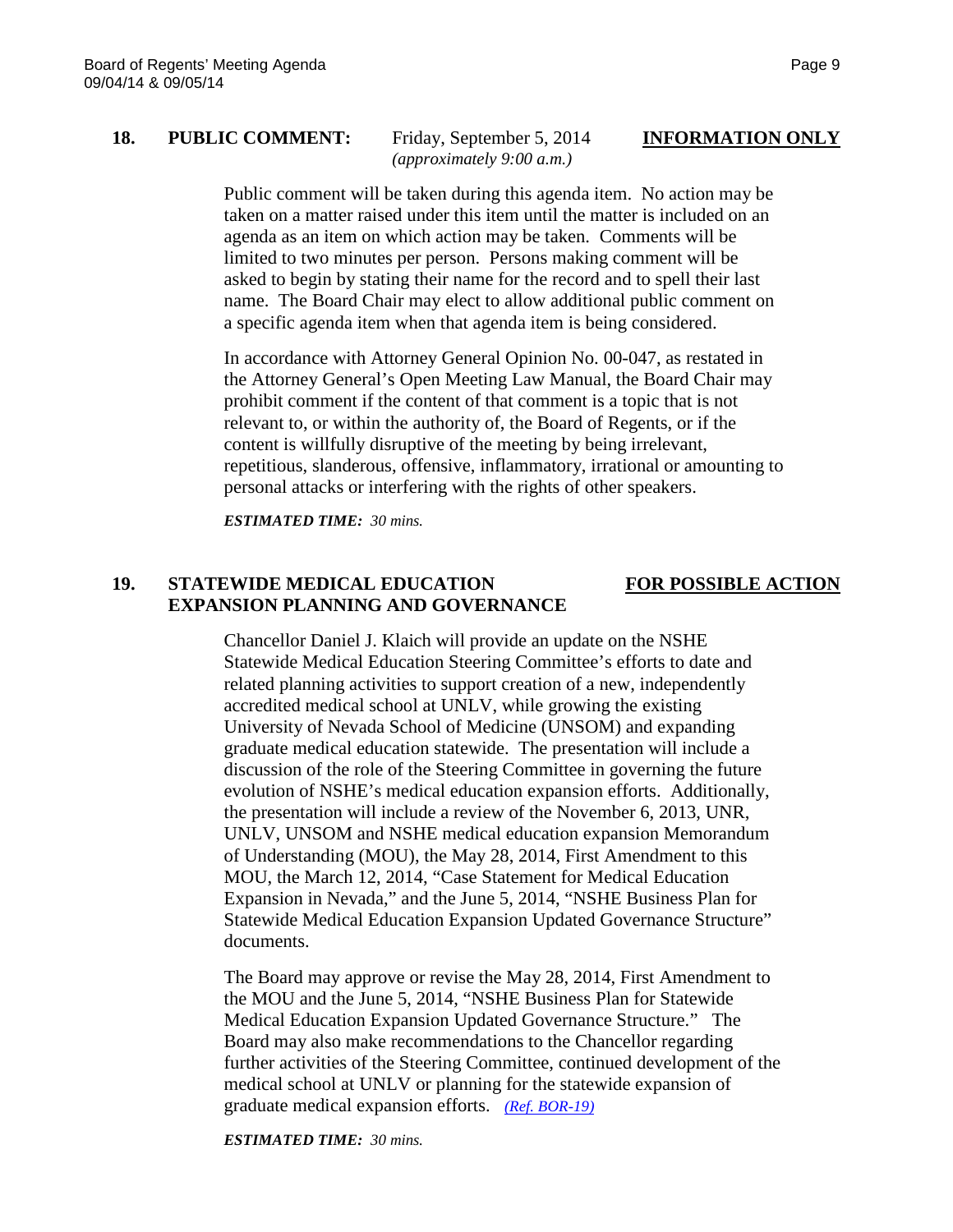### **20. PLANNING PROCESS, UNLV SCHOOL OF INFORMATION ONLY MEDICINE**

University of Nevada, Las Vegas (UNLV) President Donald D. Snyder and Dr. Barbara Atkinson, Planning Dean UNLV School of Medicine, will present for information an update on the planning process for the UNLV School of Medicine. *[\(Ref. BOR-20\)](http://system.nevada.edu/tasks/sites/Nshe/assets/File/BoardOfRegents/Agendas/2014/sep-mtgs/bor-refs/20.pdf)*

*ESTIMATED TIME: 30 mins.*

## **21. CAMPUS IMPROVEMENT AUTHORITY BOARD, INFORMATION ONLY UNLV**

University of Nevada, Las Vegas (UNLV) President Donald D. Snyder will provide a status update on the progress of the Campus Improvement Authority Board and its efforts to look at the feasibility of a stadium for the UNLV campus. (*[Ref. BOR-21\)](http://system.nevada.edu/tasks/sites/Nshe/assets/File/BoardOfRegents/Agendas/2014/sep-mtgs/bor-refs/21.pdf)*

*ESTIMATED TIME: 45 mins.*

## **22. NEVADA'S COMPLETE COLLEGE INFORMATION ONLY AMERICA GOALS**

Vice Chancellor for Academic and Student Affairs Crystal Abba will present an update on Nevada's Complete College America (CCA) goals, including where the institutions are after three years of participation in the CCA initiative and a recalibration of the original goals. Complete College America is a national nonprofit organization with a single mission: to work with states to significantly increase the number of Americans with quality career certificates or college degrees and to close attainment gaps for traditionally underrepresented populations. *[\(Ref. BOR-22\)](http://system.nevada.edu/tasks/sites/Nshe/assets/File/BoardOfRegents/Agendas/2014/sep-mtgs/bor-refs/22.pdf)*

*ESTIMATED TIME: 15 mins.*

# **23. PERIODIC PRESIDENTIAL EVALUATION FOR POSSIBLE ACTION PROCESS, PRESIDENT MARC A. JOHNSON, UNR**

## Chancellor Daniel J. Klaich, with the consent of University of Nevada, Reno President Marc A. Johnson, requests the Board approve a waiver of the existing requirement under *Procedures and Guidelines Manual* Chapter 2, Section 2, subsection 2 in connection with President Johnson's upcoming periodic presidential evaluation. The existing requirements provide for a periodic presidential evaluation process conducted by a Regents' Evaluation Committee appointed by the Board Chair in consultation with the Chancellor and assisted by an Evaluation Consultant. In the alternative, the Chancellor proposes a process to appoint a committee which reports to the Chancellor, who in turn reports to the Board regarding the evaluation of President Johnson. *[\(Ref. BOR-23\)](http://system.nevada.edu/tasks/sites/Nshe/assets/File/BoardOfRegents/Agendas/2014/sep-mtgs/bor-refs/23.pdf)*

*ESTIMATED TIME: 10 mins.*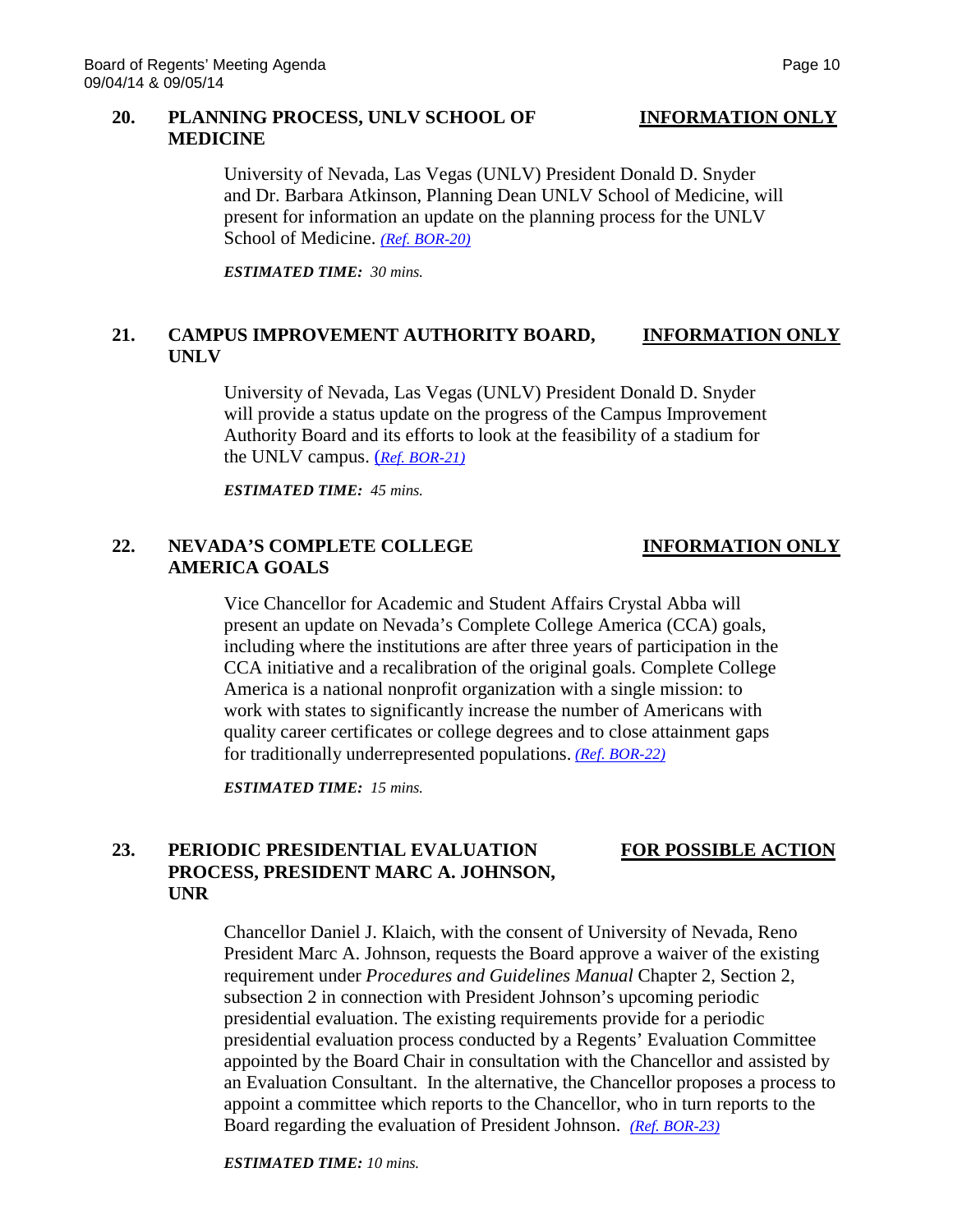## **24. CELEBRATING COOPERATIVE INFORMATION ONLY EXTENSION'S CENTENNIAL, UNR**

University of Nevada, Reno (UNR) President Marc A. Johnson presents for information a review of the University of Nevada Cooperative Extension in this, its centennial year. *[\(Ref. BOR-24\)](http://system.nevada.edu/tasks/sites/Nshe/assets/File/BoardOfRegents/Agendas/2014/sep-mtgs/bor-refs/24.pdf)*

*ESTIMATED TIME: 15 mins.*

## **COMMITTEE REPORTS**

### *ESTIMATED TIME: 30 mins.*

*NOTE: Please refer to the specific committee agenda for complete reference materials and/or reports.*

## **25. ACADEMIC AND STUDENT AFFAIRS FOR POSSIBLE ACTION COMMITTEE**

Chair Jason Geddes will present for Board approval a report on the Academic and Student Affairs Committee meeting held on September 4, 2014, and Board action may be requested on the following:

- Minutes **–** The Committee considered for approval the minutes from the June 5, 2014, meeting. *(Ref. [ASA-2a\)](http://system.nevada.edu/tasks/sites/Nshe/assets/File/BoardOfRegents/Agendas/2014/sep-mtgs/asa-refs/ASA-2a.pdf)*
- CSN Program Elimination, AS in Ornamental Horticulture/Environmental Horticulture **–** The Committee considered for approval the elimination of the Associate of Science in Ornamental Horticulture/Environmental Horticulture. *[\(Ref. ASA-2b\)](http://system.nevada.edu/tasks/sites/Nshe/assets/File/BoardOfRegents/Agendas/2014/sep-mtgs/asa-refs/ASA-2b.pdf)*
- CSN Program Elimination, AAS in Ornamental Horticulture **–** The Committee considered for approval the elimination of the Associate of Applied Science in Ornamental Horticulture. *[\(Ref. ASA-2c\)](http://system.nevada.edu/tasks/sites/Nshe/assets/File/BoardOfRegents/Agendas/2014/sep-mtgs/asa-refs/ASA-2c.pdf)*
- CSN Program Elimination, AS in Mathematics **–** The Committee considered for approval the elimination of the Associate of Science in Mathematics. *[\(Ref. ASA-2d\)](http://system.nevada.edu/tasks/sites/Nshe/assets/File/BoardOfRegents/Agendas/2014/sep-mtgs/asa-refs/ASA-2d.pdf)*
- $\triangleright$  CSN Program Change/Consolidation, AS in Physical Science The Committee considered for approval the consolidation of the Associate of Science in Pre-Engineering, Associate of Science in Earth Science, Associate of Science in Geological Science and Associate of Science in Environmental Science into one Associate of Science in Physical Science degree. *[\(Ref. ASA-2e\)](http://system.nevada.edu/tasks/sites/Nshe/assets/File/BoardOfRegents/Agendas/2014/sep-mtgs/asa-refs/ASA-2e.pdf)*
- CSN Program Elimination, AA in Emergency Management Administration – The Committee considered for approval the elimination of the Associate of Arts in Emergency Management Administration. *[\(Ref. ASA-2f\)](http://system.nevada.edu/tasks/sites/Nshe/assets/File/BoardOfRegents/Agendas/2014/sep-mtgs/asa-refs/ASA-2f.pdf)*
- $\triangleright$  CSN Program Elimination, AAS in Finance The Committee considered for approval the elimination of the Associate of Applied Science in Finance. *[\(Ref. ASA-2g\)](http://system.nevada.edu/tasks/sites/Nshe/assets/File/BoardOfRegents/Agendas/2014/sep-mtgs/asa-refs/ASA-2g.pdf)*
- GBC Program Elimination, AAS in Agriculture **–** The Committee considered for approval the elimination of the Associate of Applied Science in Agriculture. *[\(Ref. ASA-2h\)](http://system.nevada.edu/tasks/sites/Nshe/assets/File/BoardOfRegents/Agendas/2014/sep-mtgs/asa-refs/ASA-2h.pdf)*
- GBC Program Deactivation, BAS Emphasis in Land Surveying/Geomatics – The Committee considered for approval the deactivation of the Bachelor of Applied Science emphasis in Land Surveying/Geomatics. *[\(Ref. ASA-2i\)](http://system.nevada.edu/tasks/sites/Nshe/assets/File/BoardOfRegents/Agendas/2014/sep-mtgs/asa-refs/ASA-2i.pdf)*
- UNLV Organizational Unit Elimination, Center for Asian Studies The Committee considered for approval the elimination of the Center for Asian Studies. *[\(Ref. ASA-2j\)](http://system.nevada.edu/tasks/sites/Nshe/assets/File/BoardOfRegents/Agendas/2014/sep-mtgs/asa-refs/ASA-2j.pdf)*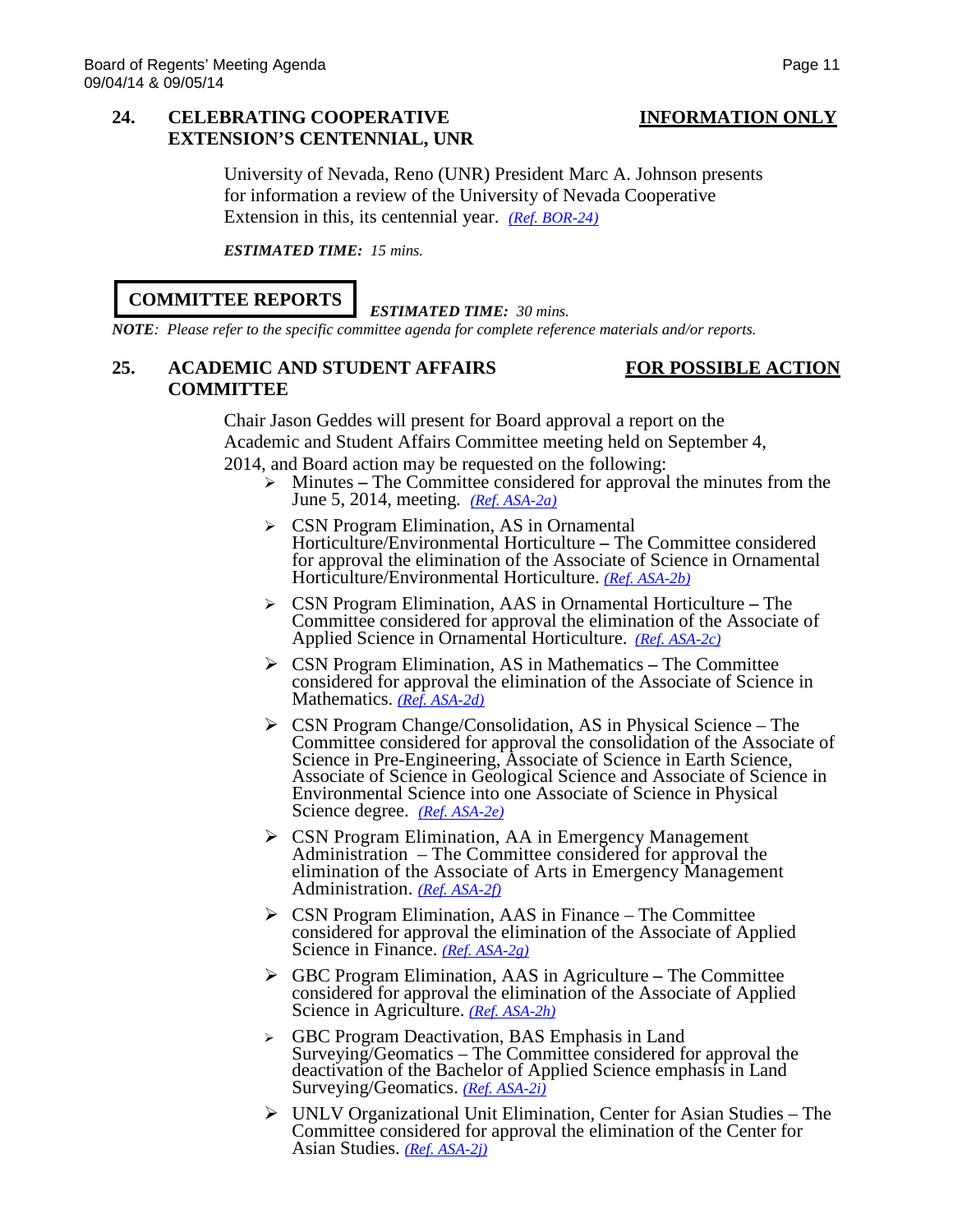### **25. ACADEMIC AND STUDENT AFFAIRS –** *continued* **FOR POSSIBLE ACTION COMMITTEE**

- $\triangleright$  UNLV Organizational Unit Elimination, Institute for Latin American Studies – The Committee considered for approval the elimination of the Institute for Latin American Studies. *[\(Ref. ASA-2k\)](http://system.nevada.edu/tasks/sites/Nshe/assets/File/BoardOfRegents/Agendas/2014/sep-mtgs/asa-refs/ASA-2k.pdf)*
- $\triangleright$  UNLV New Degree, MEd in English Language Learning (ELL) The Committee considered for approval a Master of Education in English Language Learning with an ELL concentration. *(Ref. [ASA-3\)](http://system.nevada.edu/tasks/sites/Nshe/assets/File/BoardOfRegents/Agendas/2014/sep-mtgs/asa-refs/ASA-3.pdf)*
- UNLV Academic Master Plan Revision The Committee considered for approval a revision to the Academic Master Plan, previously approved at the November 2012, meeting, to include among its planned programs a Master of Laws in Gaming Law and Regulation. *(Ref. [ASA-4\)](http://system.nevada.edu/tasks/sites/Nshe/assets/File/BoardOfRegents/Agendas/2014/sep-mtgs/asa-refs/ASA-4.pdf)*
- $\triangleright$  UNLV New Degree, LLM in Gaming Law and Regulation The Committee considered for approval a Master of Laws in Gaming Law and Regulation. *(Ref. [ASA-5\)](http://system.nevada.edu/tasks/sites/Nshe/assets/File/BoardOfRegents/Agendas/2014/sep-mtgs/asa-refs/ASA-5.pdf)*
- *Handbook* Revisions, NSHE Gateway Course Success Summit Recommendations – The Committee considered for approval revisions to Board policy recommended through the NSHE Gateway Course Success Summit on April 18, 2014: *(Ref. [ASA-6\)](http://system.nevada.edu/tasks/sites/Nshe/assets/File/BoardOfRegents/Agendas/2014/sep-mtgs/asa-refs/ASA-6.pdf)*
	- a. **Qualifications for University Admissions, Non-Associate Degrees** – A revision to Board policy concerning the admissions requirements for transfer students to the state college and universities (Title 4, Chapter 14, Section 15). Specifically, the revised policy provides that for non- associate degree admissions, applicants who do not satisfy university admission requirements upon graduation from high school must place into college-level English and mathematics courses prior to transfer to qualify for university admission.
	- b. **Continuous Enrollment in Core Curriculum Mathematics and English Requirements** – A revision to Board policy concerning remediation *(Title 4, Chapter 16, Section 1)*. Specifically, the revised policy provides that all degree-seeking students should be continuously enrolled in the appropriate mathematics and English courses until the institutional core curriculum mathematics and English requirements are completed.<br>c. Letters of Appointment for Temporary Part-Time Faculty
	- A revision to Board policy concerning letters of appointment for temporary part-time faculty *(Title 4, Chapter 3, Section 45)*. Specifically, the revised policy provides that temporary part-<br>time faculty are limited to 75 percent of full-time equivalent per semester unless an exception is granted for good cause by the Vice Chancellor for Academic and Student Affairs.

# **26. WORKFORCE, RESEARCH AND ECONOMIC FOR POSSIBLE ACTION DEVELOPMENT COMMITTEE**

Chair Jason Geddes will present for Board approval a report on the Workforce, Research and Economic Development Committee meeting held on September 4, 2014, and Board action may be requested on the following:

 Minutes **–** The Committee considered for approval the minutes from the June 5, 2014, meeting. *(Ref. [WRED-2\)](http://system.nevada.edu/tasks/sites/Nshe/assets/File/BoardOfRegents/Agendas/2014/sep-mtgs/wred-refs/WRED-2.pdf)*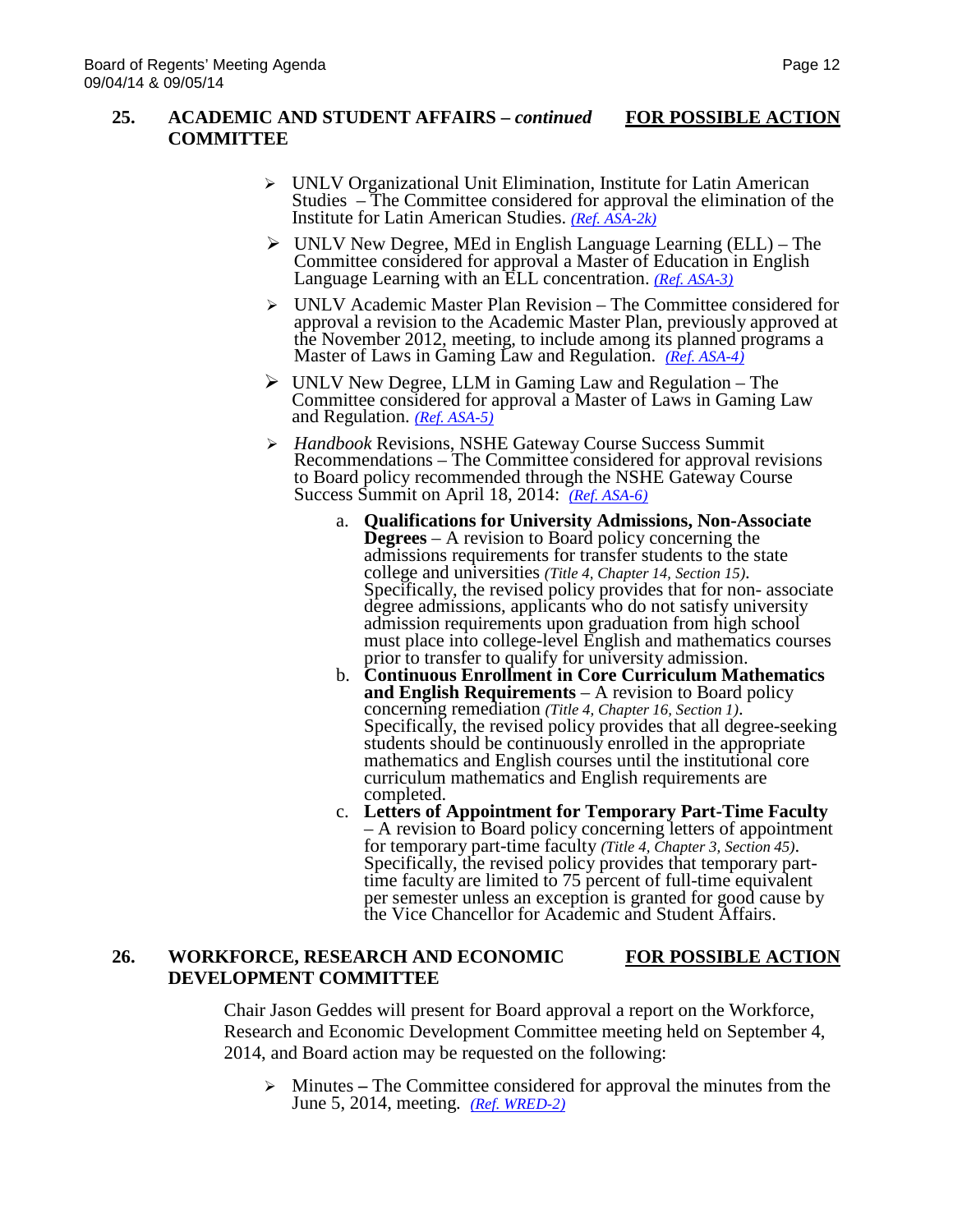### **27. BUSINESS AND FINANCE COMMITTEE FOR POSSIBLE ACTION**

Chair Michael B. Wixom will present for Board approval a report on the Business and Finance Committee meeting held on September 4, 2014, and Board action may be requested on the following:

- Minutes **–** The Committee considered for approval the minutes from the June 5, 2014, meeting. *(Ref. [BF-2a\)](http://system.nevada.edu/tasks/sites/Nshe/assets/File/BoardOfRegents/Agendas/2014/sep-mtgs/bf-refs/BF-2a.pdf)*
- $\triangleright$  Fiscal Year 2013-2014 Self-Supporting Budget Revisions The Committee considered for approval acceptance of the report. *[\(Ref. BF-](http://system.nevada.edu/tasks/sites/Nshe/assets/File/BoardOfRegents/Agendas/2014/sep-mtgs/bf-refs/BF-2b(1).pdf)[2b\(1\)](http://system.nevada.edu/tasks/sites/Nshe/assets/File/BoardOfRegents/Agendas/2014/sep-mtgs/bf-refs/BF-2b(1).pdf) & [Ref. BF-2b\(2\)\)](http://system.nevada.edu/tasks/sites/Nshe/assets/File/BoardOfRegents/Agendas/2014/sep-mtgs/bf-refs/BF-2b(2).pdf)*
- Fourth Quarter Fiscal Year 2013-14 Budget Transfers, State Supported or Self-Supporting Operating Budgets – The Committee considered for approval acceptance of the report. *[\(Ref. BF-2c\(1\)](http://system.nevada.edu/tasks/sites/Nshe/assets/File/BoardOfRegents/Agendas/2014/sep-mtgs/bf-refs/BF-2c(1).pdf) and [BF-2c\(2\)\)](http://system.nevada.edu/tasks/sites/Nshe/assets/File/BoardOfRegents/Agendas/2014/sep-mtgs/bf-refs/BF-2c(1).pdf)*
- Fiscal Year 2013-14 Transfers of Non-State Budget Expenditures to State Funds after May 1st– The Committee considered for approval acceptance of the report*. [\(Ref. BF-2d\(1\)](http://system.nevada.edu/tasks/sites/Nshe/assets/File/BoardOfRegents/Agendas/2014/sep-mtgs/bf-refs/BF-2d(1).pdf) [& Ref. BF-2d\(2\)\)](http://system.nevada.edu/tasks/sites/Nshe/assets/File/BoardOfRegents/Agendas/2014/sep-mtgs/bf-refs/BF-2d(2).pdf)*
- $\triangleright$  Fiscal Year 2014-15 State Accountability Report The Committee considered for approval acceptance of the report. *(Ref. BF-2e(1) and BF-2e(2))*
- Fiscal Year 2014-2015 NSHE Self-Supporting Budget The Committee considered for approval the Fiscal Year 2014-2015 NSHE Self-Supporting Budget. *[\(Ref. BF-3a](http://system.nevada.edu/tasks/sites/Nshe/assets/File/BoardOfRegents/Agendas/2014/sep-mtgs/bf-refs/BF-3a.pdf) [& Ref. BF-3b\)](http://system.nevada.edu/tasks/sites/Nshe/assets/File/BoardOfRegents/Agendas/2014/sep-mtgs/bf-refs/BF-3b.pdf)*
- Fiscal Year 2014-2015 NSHE State Supported Operating Budget The Committee considered for approval the Fiscal Year 2014-2015 NSHE State Supported Operating Budget. *[\(Ref. BF-4a](http://system.nevada.edu/tasks/sites/Nshe/assets/File/BoardOfRegents/Agendas/2014/sep-mtgs/bf-refs/BF-4a.pdf) & [Ref. BF-4b\)](http://system.nevada.edu/tasks/sites/Nshe/assets/File/BoardOfRegents/Agendas/2014/sep-mtgs/bf-refs/BF-4b.pdf)*

# **28. AUDIT COMMITTEE FOR POSSIBLE ACTION**

Chair Andrea Anderson will present for Board approval a report on the Audit Committee meeting held on September 4, 2014, and Board action may be requested on the following:

- Minutes **–** The Committee considered for approval the minutes from the May 30, 2014, meeting. *(Ref. [A-2a\)](http://system.nevada.edu/tasks/sites/Nshe/assets/File/BoardOfRegents/Agendas/2014/sep-mtgs/audit-refs/A-2a.pdf)*
- $\triangleright$  Internal Audit Follow-up Reports The Committee considered for approval acceptance of the following internal audit follow-up reports:
	- − Differential Program and Special Course Fees, UNLV *[\(Ref. A-2b\)](http://system.nevada.edu/tasks/sites/Nshe/assets/File/BoardOfRegents/Agendas/2014/sep-mtgs/audit-refs/A-2b.pdf)*
	- − Department of Police Services, UNLV *[\(Ref. A-2c\)](http://system.nevada.edu/tasks/sites/Nshe/assets/File/BoardOfRegents/Agendas/2014/sep-mtgs/audit-refs/A-2c.pdf)*
	- − Student Accounts PeopleSoft, UNLV *[\(Ref. A-2d\)](http://system.nevada.edu/tasks/sites/Nshe/assets/File/BoardOfRegents/Agendas/2014/sep-mtgs/audit-refs/A-2d.pdf)*
	- − Nevada State Student Alliance, NSC *[\(Ref. A-2e\)](http://system.nevada.edu/tasks/sites/Nshe/assets/File/BoardOfRegents/Agendas/2014/sep-mtgs/audit-refs/A-2e.pdf)*
	- − Student Accounts PeopleSoft, TMCC *[\(Ref. A-2f\)](http://system.nevada.edu/tasks/sites/Nshe/assets/File/BoardOfRegents/Agendas/2014/sep-mtgs/audit-refs/A-2f.pdf)*
	- − PeopleSoft Security, CSN *[\(Ref. A-2g\)](http://system.nevada.edu/tasks/sites/Nshe/assets/File/BoardOfRegents/Agendas/2014/sep-mtgs/audit-refs/A-2g.pdf)*
	- − Police Department, CSN *[\(Ref. A-2h\)](http://system.nevada.edu/tasks/sites/Nshe/assets/File/BoardOfRegents/Agendas/2014/sep-mtgs/audit-refs/A-2h.pdf)*
	- − Student Accounts PeopleSoft, WNC *[\(Ref. A-2i\)](http://system.nevada.edu/tasks/sites/Nshe/assets/File/BoardOfRegents/Agendas/2014/sep-mtgs/audit-refs/A-2i.pdf)*
	- − Student Accounts PeopleSoft, GBC *[\(Ref. A-2j\)](http://system.nevada.edu/tasks/sites/Nshe/assets/File/BoardOfRegents/Agendas/2014/sep-mtgs/audit-refs/A-2j.pdf)*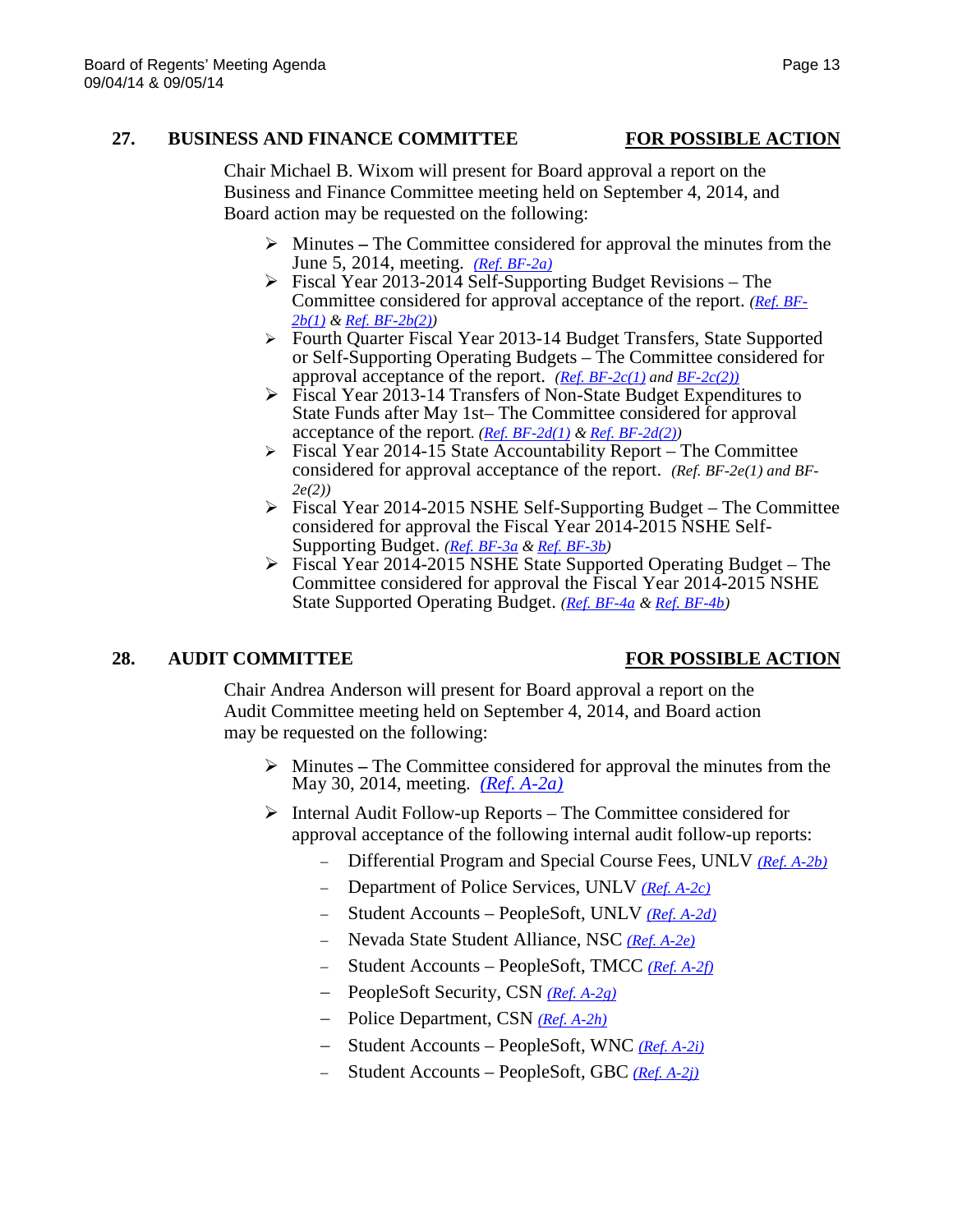### **28. AUDIT COMMITTEE –** *continued* **FOR POSSIBLE ACTION**

## $\triangleright$  Student Financial Aid, CSN – The Committee discussed recent United States Department of Education communications with CSN regarding administration of financial aid, as well as the activities and findings of consultants ProEducation Solutions and Evans Consulting Group regarding administration of financial aid at CSN. The Committee heard an update from CSN President Michael D. Richards on the recent CSN Student Financial Aid issues, including measures taken to further diagnose and remedy issues identified by the consultants and in the A-133 Single Audit report performed for the year ending June 30, 2013, by Grant Thornton, LLP. President Richards also reported on recommendations for additional remedies and options to address the audit and consultant findings. The Committee may recommend specific action to the Board of Regents, the Chancellor or President Richards with regard to financial aid administration at CSN. *[\(Refs. A-3a](http://system.nevada.edu/tasks/sites/Nshe/assets/File/BoardOfRegents/Agendas/2014/sep-mtgs/audit-refs/A-3a.pdf) and [A-3b\)](http://system.nevada.edu/tasks/sites/Nshe/assets/File/BoardOfRegents/Agendas/2014/sep-mtgs/audit-refs/A-3b.pdf)*

- $\triangleright$  Kids University, UNR The Committee heard a report and the institutional response to the UNR Kids University audit for the period July 1, 2012, through November 30, 2013. The Committee considered the audit findings and recommendations and may recommend specific action to the Board of Regents, the Chancellor and/or the president to address the findings and recommendations. *[\(Ref. A-4\)](http://system.nevada.edu/tasks/sites/Nshe/assets/File/BoardOfRegents/Agendas/2014/sep-mtgs/audit-refs/A-4.pdf)*
- $\triangleright$  Lake Tahoe Music Camp, UNR The Committee heard a report and the institutional response to the UNR Lake Tahoe Music Camp for the period July 1, 2012, through December 31, 2013. The Committee considered the audit findings and recommendations and may recommend specific action to the Board of Regents, the Chancellor and/or the president to address the findings and recommendations. *[\(Ref. A-5\)](http://system.nevada.edu/tasks/sites/Nshe/assets/File/BoardOfRegents/Agendas/2014/sep-mtgs/audit-refs/A-5.pdf)*
- $\triangleright$  Human Resources, UNLV The Committee heard a report and the institutional response to the UNLV Human Resources audit for the period July 1, 2012, through December 31, 2013. The Committee considered the audit findings and recommendations and may recommend specific action to the Board of Regents, the Chancellor and/or the president to address the findings and recommendations. *[\(Ref. A-6\)](http://system.nevada.edu/tasks/sites/Nshe/assets/File/BoardOfRegents/Agendas/2014/sep-mtgs/audit-refs/A-6.pdf)*
- $\triangleright$  Libraries, DRI The Committee heard a report and the institutional response to the DRI Libraries audit for the period July 1, 2012, through December 31, 2013. The Committee considered the audit findings and recommendations and may recommend specific action to the Board of Regents, the Chancellor and/or the president to address the findings and recommendations. *[\(Ref. A-7\)](http://system.nevada.edu/tasks/sites/Nshe/assets/File/BoardOfRegents/Agendas/2014/sep-mtgs/audit-refs/A-7.pdf)*
- Utilization of Instructional Space, CSN The Committee heard a report and the institutional response to the CSN Utilization of Instructional Space audit for the period Fall 2013. The Committee considered the audit findings and recommendations and may recommend specific action to the Board of Regents, the Chancellor and/or the president to address the findings and recommendations. *[\(Ref. A-8\)](http://system.nevada.edu/tasks/sites/Nshe/assets/File/BoardOfRegents/Agendas/2014/sep-mtgs/audit-refs/A-8.pdf)*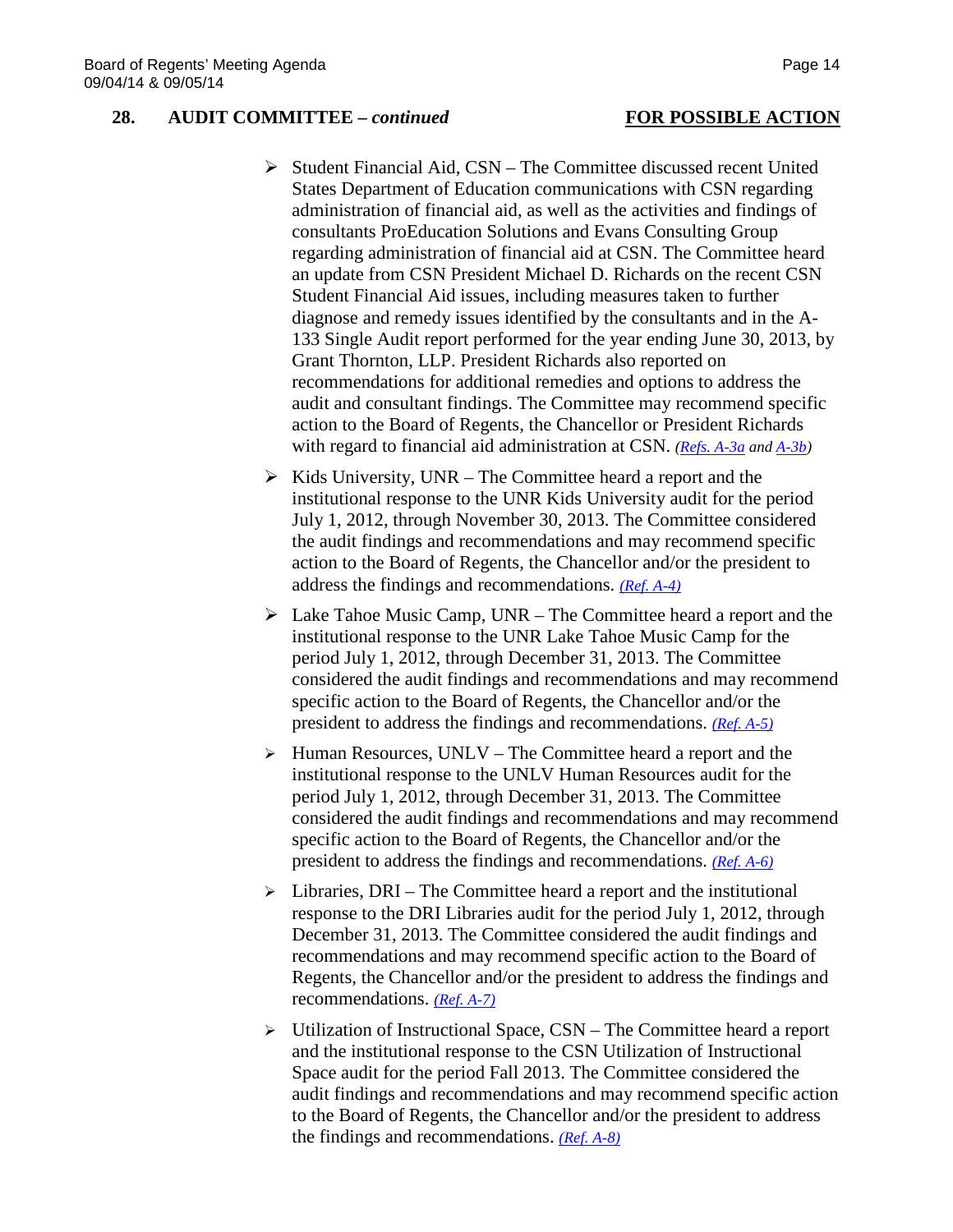### **28. AUDIT COMMITTEE –** *continued* **FOR POSSIBLE ACTION**

- Associated Students of Western Nevada, WNC The Committee heard a report and institutional response to the WNC Associated Students of Western Nevada audit for the period July 1, 2012, through September 30, 2013. The Committee considered the audit findings and recommendations and may recommend specific action to the Board of Regents, the Chancellor and/or the president to address the findings and recommendations. *[\(Ref. A-9\)](http://system.nevada.edu/tasks/sites/Nshe/assets/File/BoardOfRegents/Agendas/2014/sep-mtgs/audit-refs/A-9.pdf)*
- $\triangleright$  Presidential Exit, WNC The Committee heard a report and institutional response to the WNC Presidential Exit audit for the period July 1, 2012, through December 31, 2013. The Committee considered the audit findings and recommendations and may recommend specific action to the Board of Regents and/or the Chancellor to address the findings and recommendations. *[\(Ref. A-10\)](http://system.nevada.edu/tasks/sites/Nshe/assets/File/BoardOfRegents/Agendas/2014/sep-mtgs/audit-refs/A-10.pdf)*
- $\triangleright$  Audit Exceptions Report The Committee heard and considered for approval the Audit Exception Report for the six months ended June 30, 2014. The Audit Exception Report is a compilation and status of the audit findings of the Audit Committee for the six month period. *[\(Ref. A-](http://system.nevada.edu/tasks/sites/Nshe/assets/File/BoardOfRegents/Agendas/2014/sep-mtgs/audit-refs/A-11.pdf)[11\)](http://system.nevada.edu/tasks/sites/Nshe/assets/File/BoardOfRegents/Agendas/2014/sep-mtgs/audit-refs/A-11.pdf)*
- Internal Audit Department Work Plan, NSHE The Committee heard and considered for approval the Internal Audit Department Work Plan for the year ending June 30, 2015. *([Ref. A-12](http://system.nevada.edu/tasks/sites/Nshe/assets/File/BoardOfRegents/Agendas/2014/sep-mtgs/audit-refs/A-12.pdf))*
- $\triangleright$  NSHE CODE Revision, Working Papers The Committee considered for approval a revision to Board policy to address the confidentiality of NSHE Internal Audit Department working papers *(*NSHE CODE*, Title 2, Chapter 9, new Section 9.2).* This item was initially presented for information at the February 28, 2014, meeting of the Committee. *[\(Ref. A-13\)](http://system.nevada.edu/tasks/sites/Nshe/assets/File/BoardOfRegents/Agendas/2014/sep-mtgs/audit-refs/A-13.pdf)*
- Goldstein and Associates Reports on NSHE Internal Audit Department; *Handbook* Revision, Internal Audit Department Charter; Position Description for the Director of Internal Audit, – The Committee considered for approval a revision to Board policy concerning the Internal Audit Department Charter *(Title 4, Chapter 9, Section A)* to incorporate the recommendations included in the reports prepared by consultant Goldstein and Associates regarding the NSHE Internal Audit Department. The consultant's recommendations contain a revised position description for the Director of Internal Audit. The Committee may recommend specific action to the Board of Regents and the Chancellor as they relate to the consultant's reports. *[\(Ref. A-14\)](http://system.nevada.edu/tasks/sites/Nshe/assets/File/BoardOfRegents/Agendas/2014/sep-mtgs/audit-refs/A-14.pdf)*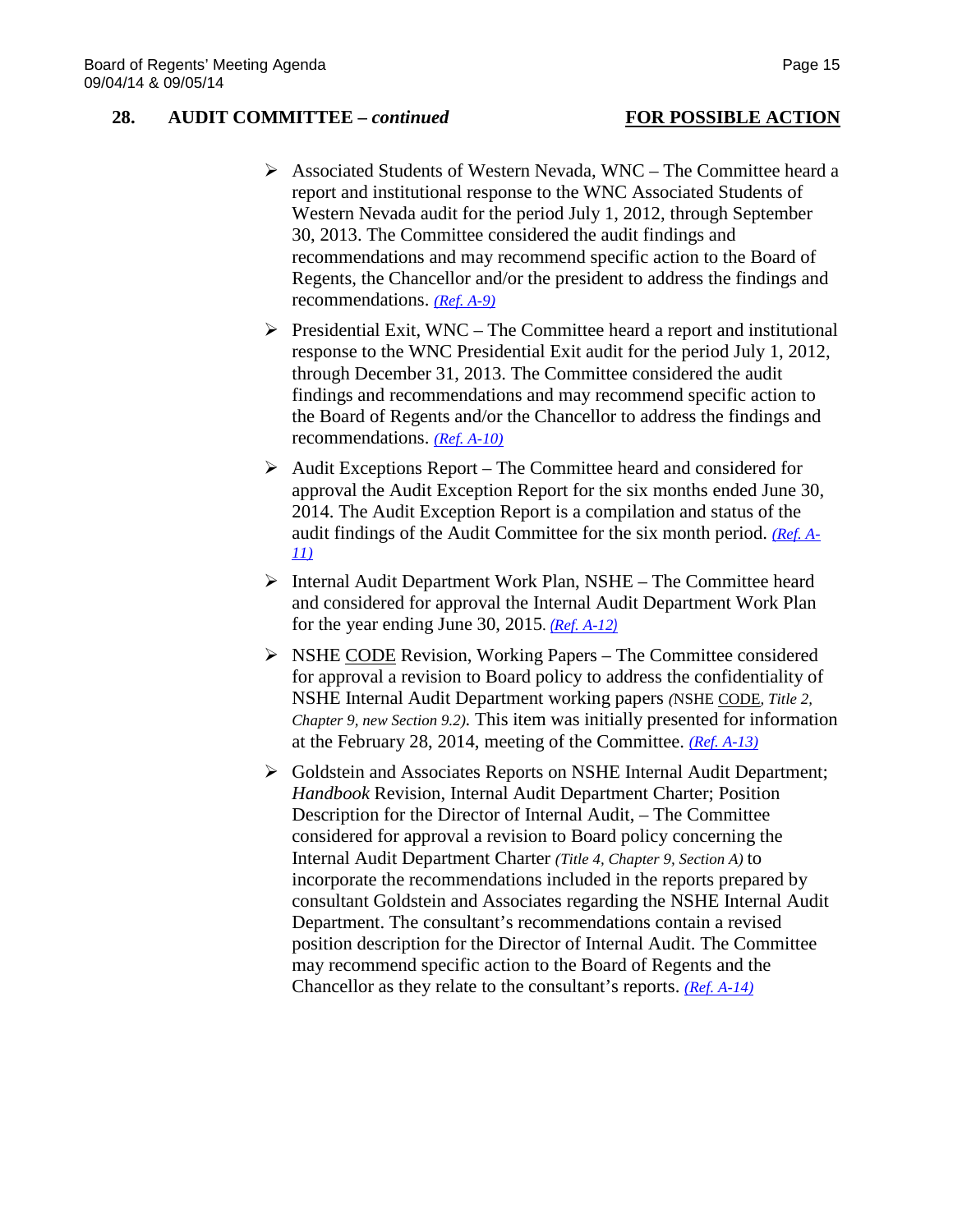## **29. INVESTMENT AND FACILITIES COMMITTEE FOR POSSIBLE ACTION**

Chair Kevin C. Melcher will present for Board approval a report on the Investment and Facilities Committee meeting held on September 4, 2014, and Board action may be requested on the following:

- Minutes **–** The Committee considered for approval the minutes from the June 5, 2014, meeting. *(Ref. [IF-2a\)](http://system.nevada.edu/tasks/sites/Nshe/assets/File/BoardOfRegents/Agendas/2014/sep-mtgs/if-refs/IF-2a.pdf)*
- Resolution Authorizing Sale of Real Property, UNR **–** The Committee Street, Reno, for  $$264,250$ , and approval for a Resolution authorizing the Chancellor, or his designee, to sign the sale agreement and any associated documents. *(Ref. [IF-2b\)](http://system.nevada.edu/tasks/sites/Nshe/assets/File/BoardOfRegents/Agendas/2014/sep-mtgs/if-refs/IF-2b.pdf)*
- Asset Allocation, Investment Returns and Manager Recommendations The Committee heard a report from Cambridge Associates on asset allocation and investment returns for the pooled Endowment and pooled Operating Funds for the quarter ended June 30, 2014. Cambridge Associates may also provide specific recommendations on fund managers which may include hiring, terminating or changing managers. The Committee may consider recommendations to the Board to change the asset allocation, fund managers and/or strategic ranges for the pooled funds.
- *Handbook* Revision, Checking Account policy The Committee considered for approval a revision to the *Handbook* policy on Checking Accounts *(Title 4, Chapter 10, Section 26)* and authorization for the Chancellor to utilize alternative banks to establish imprest zero balance checking accounts when the same bank as the Board's General Account does not have local branches to serve the institution. *[\(Ref. IF-6\)](http://system.nevada.edu/tasks/sites/Nshe/assets/File/BoardOfRegents/Agendas/2014/sep-mtgs/if-refs/IF-6.pdf)*
- $\triangleright$  Slot Tax Bond Proceeds Allocation and Expenditure policy The Committee considered for approval the allocation of the final construction proceeds, as well as project expenditure authorization from slot tax proceeds, for projects at UNR and UNLV which include UNLV Thomas and Mack, UNLV Campus Improvement Authority Board expenses, UNR electrical system replacement, UNR campus fitness/wellness facilities, UNR new and existing engineering buildings planning and renovations and UNR UNSOM Las Vegas Medical Education expenses. *[\(Ref. IF-7\)](http://system.nevada.edu/tasks/sites/Nshe/assets/File/BoardOfRegents/Agendas/2014/sep-mtgs/if-refs/IF-7.pdf)*
- UNSOM Lease with Option to Purchase Real property Located at 1701 W. Charleston Blvd., Las Vegas – The Committee considered for approval 1) a lease with option to purchase up to 58,000 square feet at 1701 W. Charleston Blvd. in Las Vegas, Nevada, on behalf of the University of Nevada School of Medicine and 2) delegation to the Chancellor for final approval of the lease or other related documents, subject to consultation with the Chair of the Investment and Facilities Committee. *[\(Ref. IF-8\)](http://system.nevada.edu/tasks/sites/Nshe/assets/File/BoardOfRegents/Agendas/2014/sep-mtgs/if-refs/IF-8.pdf)*

### **30. CULTURAL DIVERSITY COMMITTEE FOR POSSIBLE ACTION**

Chair Cedric Crear will present for Board approval a report on the Cultural Diversity Committee meeting held on September 5, 2014, and Board action may be requested on the following:

 Minutes **–** The Committee considered for approval the minutes from the June 6, 2014, meeting. *(Ref. [CD-2\)](http://system.nevada.edu/tasks/sites/Nshe/assets/File/BoardOfRegents/Agendas/2014/sep-mtgs/cd-refs/CD-2.pdf)*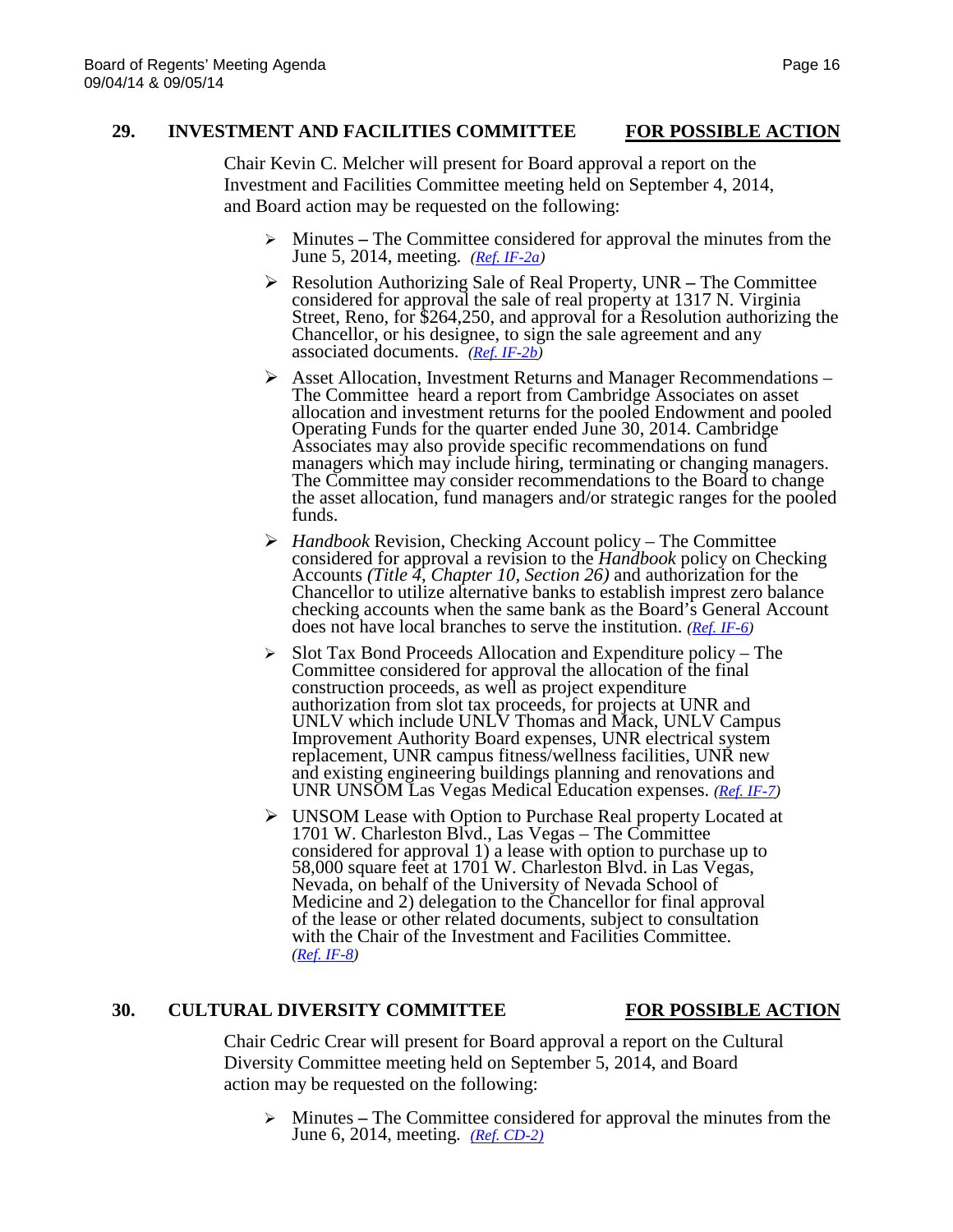### **31. HEALTH SCIENCES SYSTEM COMMITTEE FOR POSSIBLE ACTION**

Chair James Dean Leavitt will present for Board approval a report on the Health Sciences System Committee meetings held on August 1, 2014, and September 5, 2014, and Board action may be requested on the following:

 Minutes **–** The Committee considered for approval the minutes from the June 6, 2014, and the August 1, 2014, meetings. *(Refs. [HSS-2a](http://system.nevada.edu/tasks/sites/Nshe/assets/File/BoardOfRegents/Agendas/2014/sep-mtgs/hss-refs/HSS-2a.pdf) and [HSS-2b\)](http://system.nevada.edu/tasks/sites/Nshe/assets/File/BoardOfRegents/Agendas/2014/sep-mtgs/hss-refs/HSS-2b.pdf)*

## **32. TERMINATION OF INSTRUCTION FOR POSSIBLE ACTION IN SINGAPORE, UNLV**

University of Nevada, Las Vegas (UNLV) President Donald D. Snyder requests: (1) authorization for the William F. Harrah College of Hotel Administration to terminate instruction in Singapore in August 2015; and (2) authorization to use the projected assets from the program for scholarships to Singaporean students at UNLV, executive education and alumni activities. *(Refs. [BOR-32a](http://system.nevada.edu/tasks/sites/Nshe/assets/File/BoardOfRegents/Agendas/2014/sep-mtgs/bor-refs/32a.pdf) and [BOR-32b\)](http://system.nevada.edu/tasks/sites/Nshe/assets/File/BoardOfRegents/Agendas/2014/sep-mtgs/bor-refs/32b.pdf)*

*Fiscal note: The net impact to UNLV will be generally the same as the loss of a long term grant or contract with a corresponding reduction in offsetting expenditures associated with the program.* 

*ESTIMATED TIME: 20 mins.*

## **33. REPOSITIONING IN ASIA: INCHEON GLOBAL FOR POSSIBLE ACTION CAMPUS, DUE DILIGENCE, UNLV**

University of Nevada, Las Vegas (UNLV) President Donald D. Snyder requests approval to enter into an agreement with the Incheon Free Economic Zone Authority and the Incheon Global Campus Foundation for UNLV to conduct due diligence with respect to academic, financial and other aspects of operating a branch campus, ultimately with about 1,000 students, at the IGC in Songdo (suburban Seoul), South Korea. *[\(Ref. BOR-33\)](http://system.nevada.edu/tasks/sites/Nshe/assets/File/BoardOfRegents/Agendas/2014/sep-mtgs/bor-refs/33.pdf)*

*Fiscal note: The agreement is to be funded by the Korean parties in an amount up to \$1 million.* 

*ESTIMATED TIME: 20 mins.*

### **34.** *HANDBOOK* **REVISION, FITNESS FOR SERVICE FOR POSSIBLE ACTION**

Vice Chancellor for Legal Affairs Brooke Nielsen requests approval of *Handbook*, Title 4, Ch. 3-Professional Staff, new Section 49—Fitness for Service, which allows the appointing authority (or designee) of a professional employee to place an employee on leave when the employee poses a significant safety threat, or due to illness or injury is not able to perform the essential functions of his or her position. *[\(Ref. BOR-34\)](http://system.nevada.edu/tasks/sites/Nshe/assets/File/BoardOfRegents/Agendas/2014/sep-mtgs/bor-refs/34.pdf)*

*ESTIMATED TIME: 20 mins.*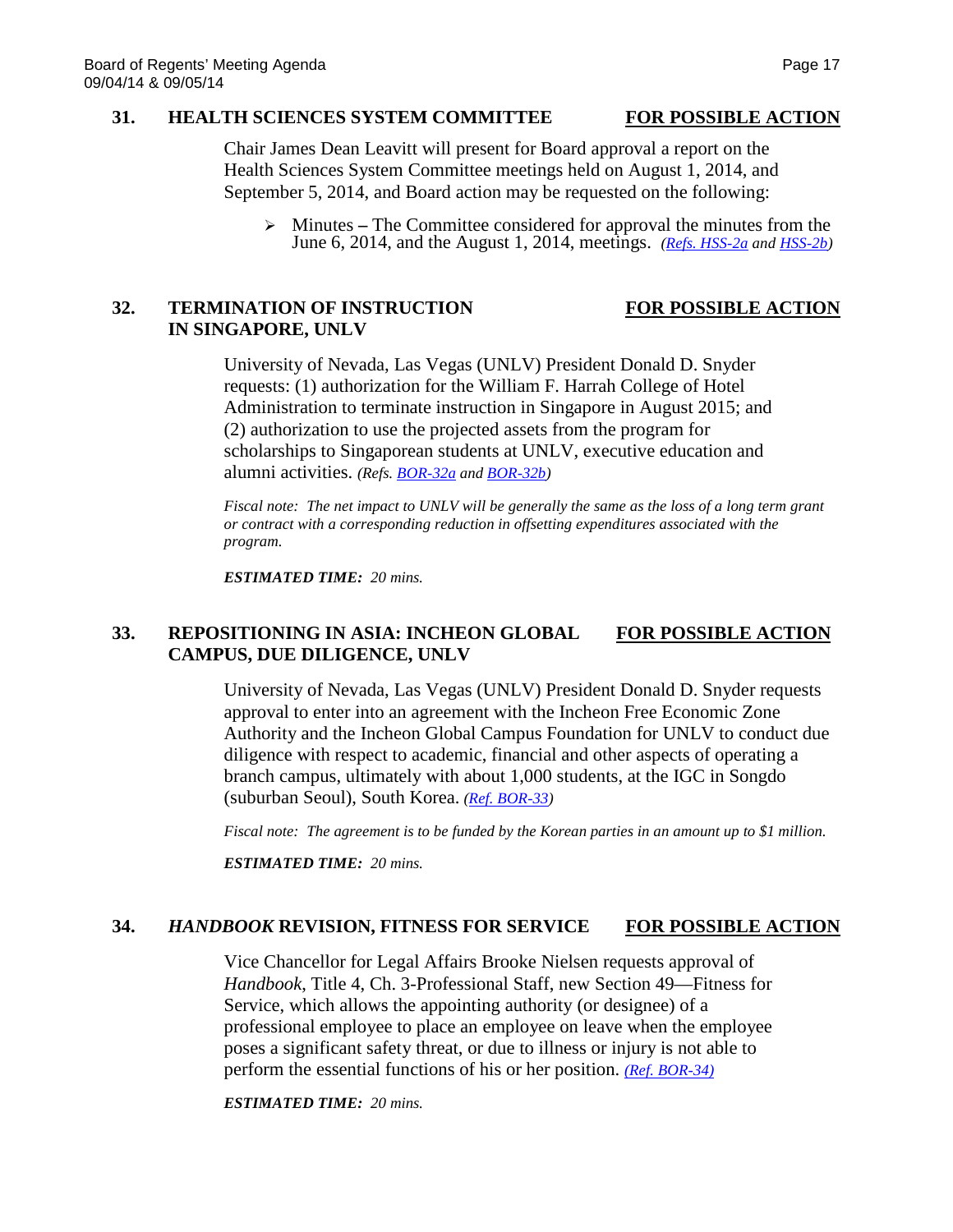### **35. INTERCOLLEGIATE ATHLETIC REPORTS, FOR POSSIBLE ACTION UNLV, UNR, CSN and WNC**

Institutional presidents will separately present for Board approval their required annual reporting of certain athletic department information *(Title 4, Chapter 24, Section 1(9)),*  including:

- $\triangleright$  A complete review of the athletic budget, including state and non-state sources, of each institution participating in intercollegiate athletics, including the amount of institutional support for each revenue-generating sport;
- $\triangleright$  Each such institution's athletic mission statement, five year plan and the annual report of any assistant coaches hired in the previous fiscal year;
- A review of conference, NCAA and NJCAA rules;
- $\triangleright$  Information on the number of special admissions for student-athletes compared with the rest of the student body, declared majors of student-athletes and graduation rates of athletes;
- $\triangleright$  Information regarding the extent to which, financial or otherwise, each institution subsidizes intercollegiate athletics with gifts, sponsorships, allocated revenues or dedicated student fees and how the growth of these sources compares with the overall growth of institutional expenditures;
- $\triangleright$  If conducted during the previous year, a periodic risk assessment, as determined by the Board, conducted by the NSHE internal audit staff to evaluate the internal controls of the respective athletic departments; and
- $\triangleright$  Intercollegiate athletic related capital expenditures from all sources, including but not limited to, gifts, state Capital Improvement Projects and bonds, and the level of athletic department reserves.

The Board of Regents may discuss and provide guidance to the Chancellor and the affected institutional presidents as to the general policies and/or strategies to be included or addressed in the budgetary plans, athletic mission statements and five year plans of each institution. The Board may approve, or revise and approve specific budgetary plans presented by the presidents. The Board may make recommendations to the Chancellor and/or the presidents with regard to the content of the reports.

- A. Western Nevada College. *[\(Ref. BOR-35a\)](http://system.nevada.edu/tasks/sites/Nshe/assets/File/BoardOfRegents/Agendas/2014/sep-mtgs/bor-refs/35a.pdf)*
- B. College of Southern Nevada. *[\(Ref. BOR-35b\)](http://system.nevada.edu/tasks/sites/Nshe/assets/File/BoardOfRegents/Agendas/2014/sep-mtgs/bor-refs/35b.pdf)*
- C. University of Nevada, Reno. *[\(Ref. BOR-35c\)](http://system.nevada.edu/tasks/sites/Nshe/assets/File/BoardOfRegents/Agendas/2014/sep-mtgs/bor-refs/35c.pdf)*
- D. University of Nevada, Las Vegas. *[\(Ref. BOR-35d\)](http://system.nevada.edu/tasks/sites/Nshe/assets/File/BoardOfRegents/Agendas/2014/sep-mtgs/bor-refs/35d.pdf)*

The university presidents and athletic directors will also discuss major issues before the NCAA including, but not limited to, the Power Five Conferences' autonomy and the impact on the intercollegiate athletic programs at the universities.

*ESTIMATED TIME: 60 mins.*